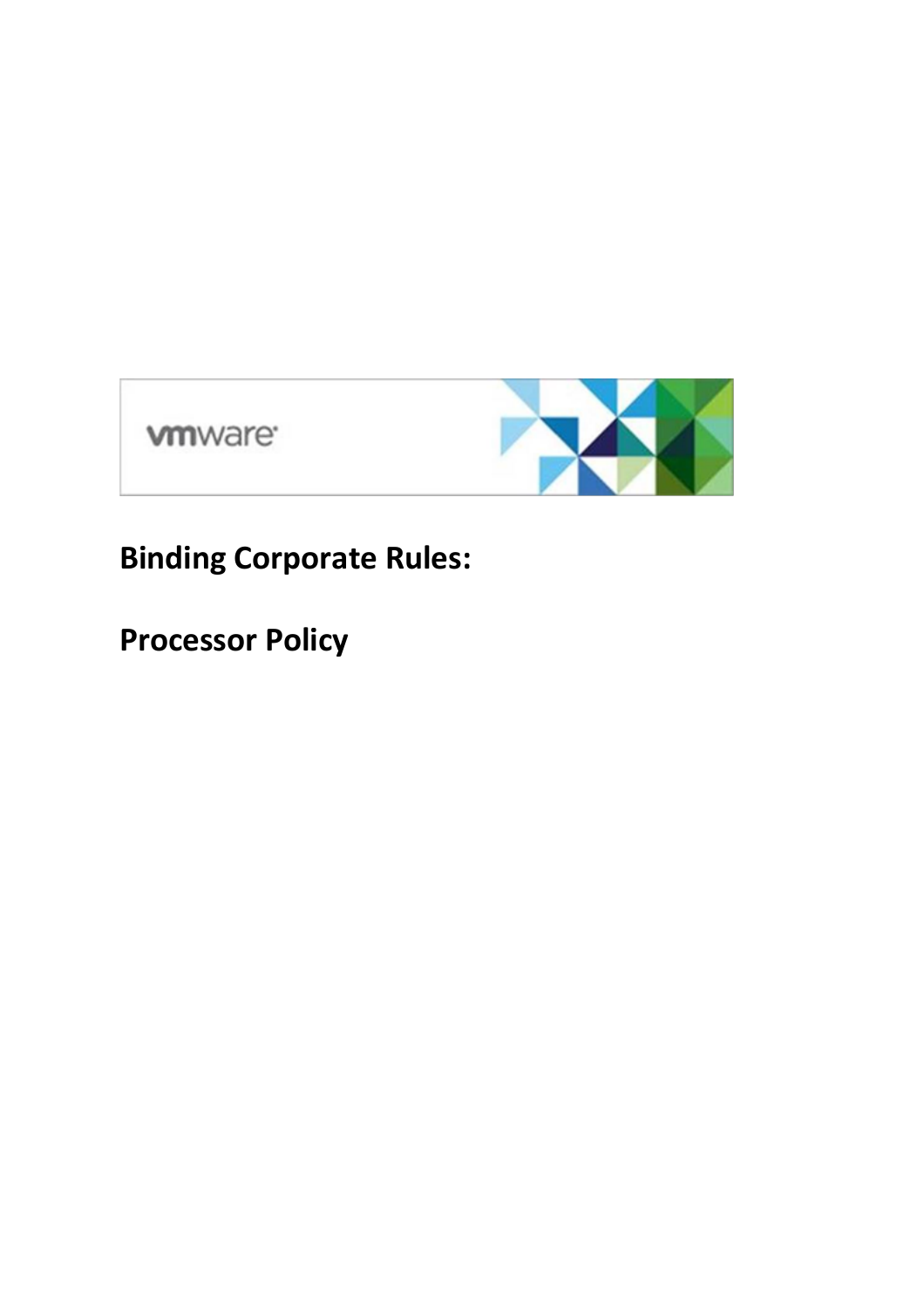## **Contents**

| Part I: Introduction to this Processor Policy  | $\mathbf{2}$ |
|------------------------------------------------|--------------|
| <b>Part II: Our obligations</b>                |              |
| Part III: Delivering compliance in practice    | 14           |
| <b>Part IV: Third Party Beneficiary Rights</b> | 19           |
| Part V: Related policies and procedures        | 22           |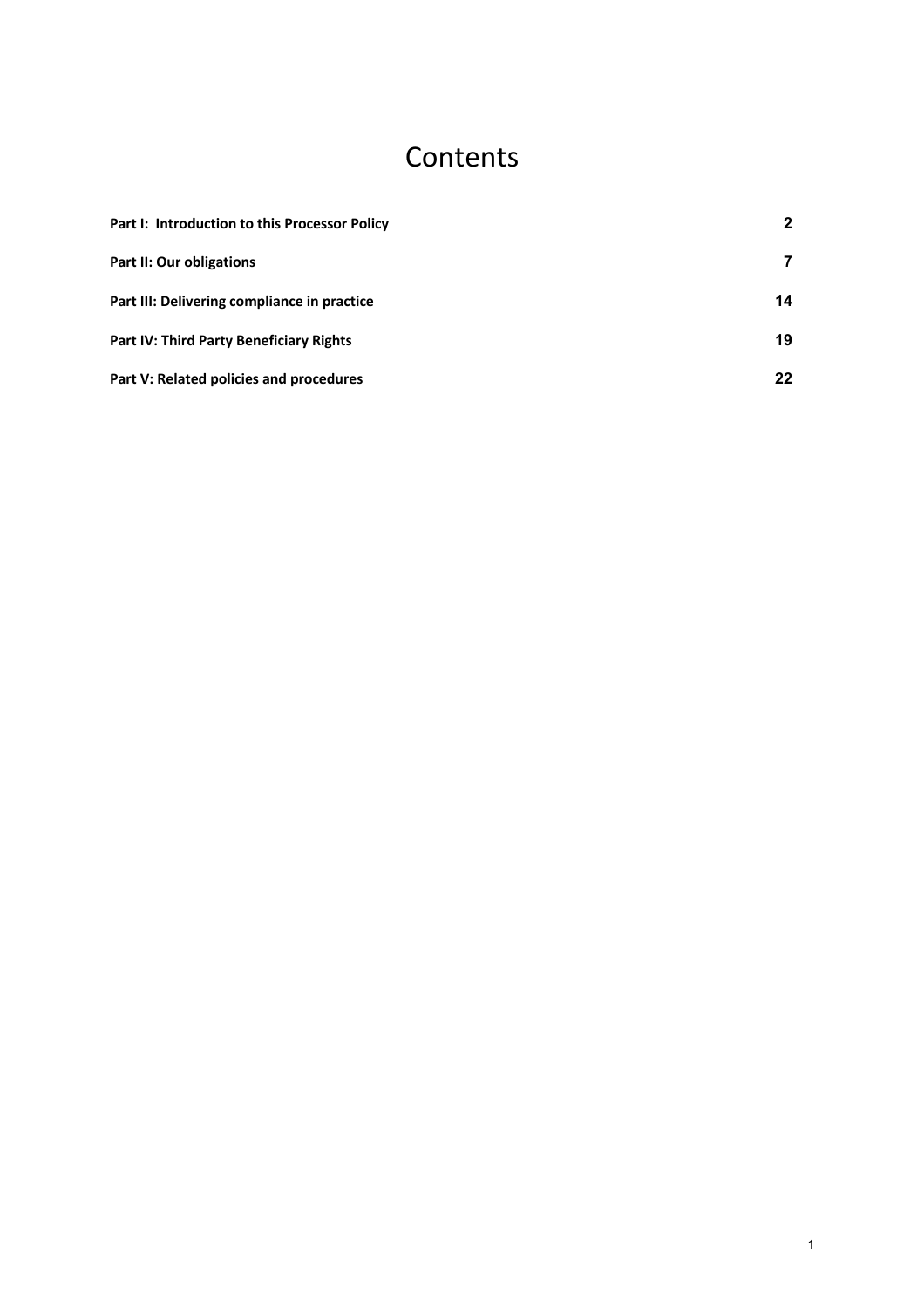## Part I: Introduction to this Processor Policy

## **What does this Processor Policy do?**

This Binding Corporate Rules: Processor Policy ("**Processor Policy**") establishes VMware's approach to compliance with applicable data protection laws when processing personal information on behalf of a third party controller.

It applies in particular when we process personal information as a processor and either: (a) we transfer personal information between members of our group of companies listed in Appendix 1 ("**Group Members**"); or (b) a third party controller transfers personal information to a Group Member for processing. It applies regardless of whether our Group Members process personal information by manual or automated means. For this Processor Policy to apply it must be expressly referenced within the terms of our contract with a controller.

The standards described in the Processor Policy are worldwide standards that apply to all Group Members when processing any personal information as a processor. When we refer in this Processor Policy (or any of its appendices) to a requirement that applies to VMware, or a right that may be exercised against VMware, then that right or requirement shall be read as applying to or exercisable against each Group Member that is processing personal information under this Processor Policy. As such, this Processor Policy applies regardless of the origin of the personal information that we process, the country in which we process personal information, or the country in which a Group Member is established.

For an explanation of some of the terms used in this Processor Policy, like "controller", "process", and "personal information", please see the section headed "Important terms used in this Processor Policy" below.

## **Types of personal information within the scope of this Processor Policy**

This Processor Policy applies to all personal information that we process as a processor on behalf of a third party controller (referred to as the "**Customer**" in this Processor Policy) provided it has been referenced within the terms of our contract with the controller. As such, it applies to personal information processed in the course of providing services to a customer or another Group Member – such as: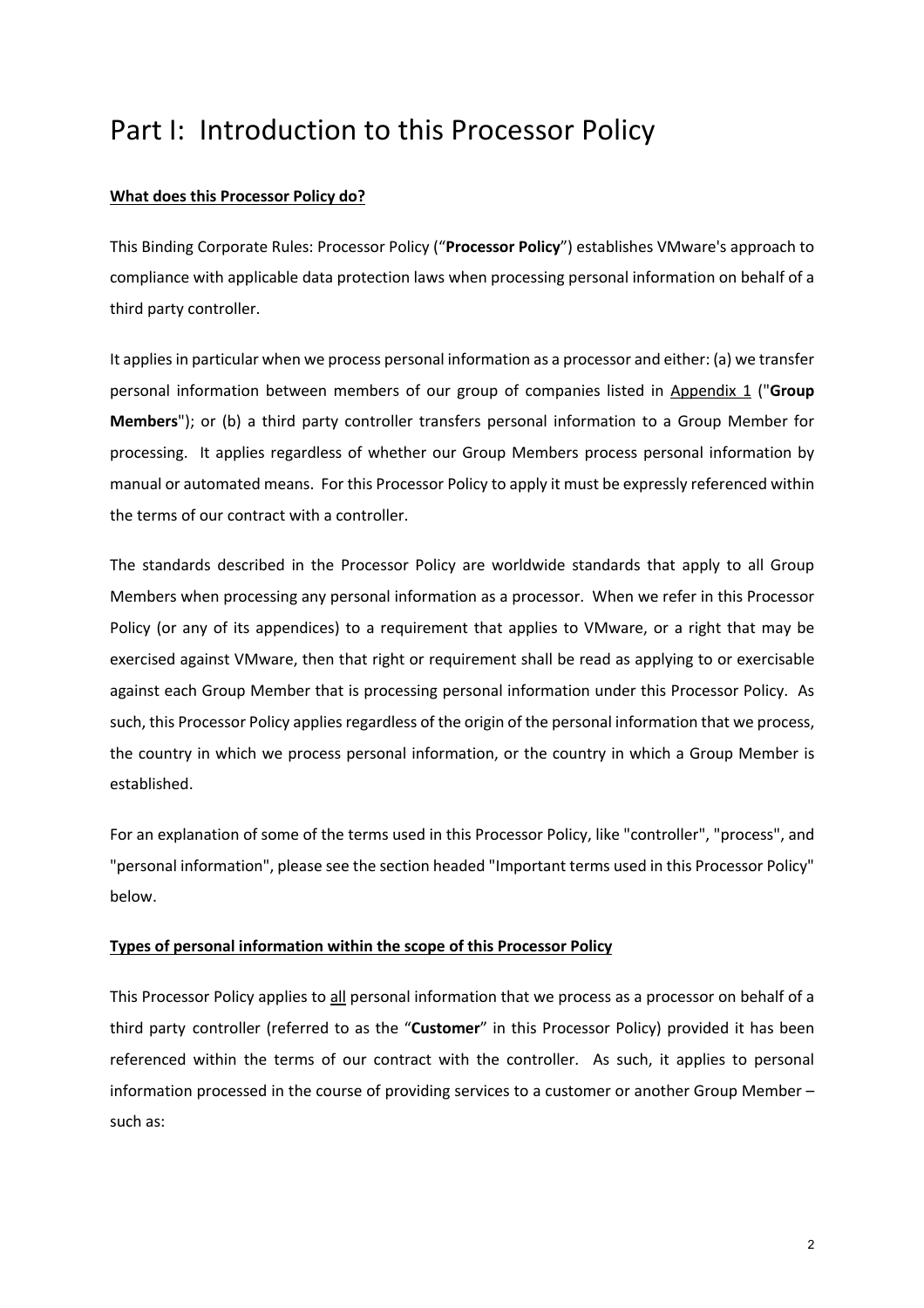- Customer content: personal information that our Customers upload or import onto our service offerings for processing on their behalf.
- Customer support data: personal information that our Customers provide to us in connection with a request for technical or other support.

When a Customer transfers personal information to us for processing in accordance with this Processor Policy, this Processor Policy shall be incorporated by reference into the contract with that Customer. However, we must apply the standards described in this Processor Policy to all transfers of personal information to and between Group Members, even if they are not explicitly listed above.

## **Our collective responsibility to comply with this Processor Policy**

All Group Members and their staff must comply with this Processor Policy when processing personal information as a processor on behalf of a Customer irrespective of the country in which they or the Customer are located.

In particular, all Group Members who process personal information as a controller must comply with:

- the rules set out in **Part II** of this Processor Policy;
- the practical commitments set out in **Part III** of this Processor Policy;
- the third party beneficiary rights set out in **Part IV**; and
- the related policies and procedures appended in **Part V** of this Processor Policy.

## **Responsibility towards the Customer**

As a data processor, VMware will have a number of direct legal obligations under applicable data protection laws that apply to it. In addition, however, the Customer will also pass certain data protection obligations on to VMware in its contract appointing VMware as its processor. If VMware fails to comply with the terms of its processor appointment, this may put the Customer in breach of its applicable data protection laws and Customer may initiate proceedings against the relevant Group Member or against VMware International Unlimited Company for breach of contract, resulting in the payment of compensation or other judicial remedies.

A Customer may enforce this Processor Policy against any Group Member that is in breach of it. Where a non-European Group Member (or a non-European third party processor appointed by a Group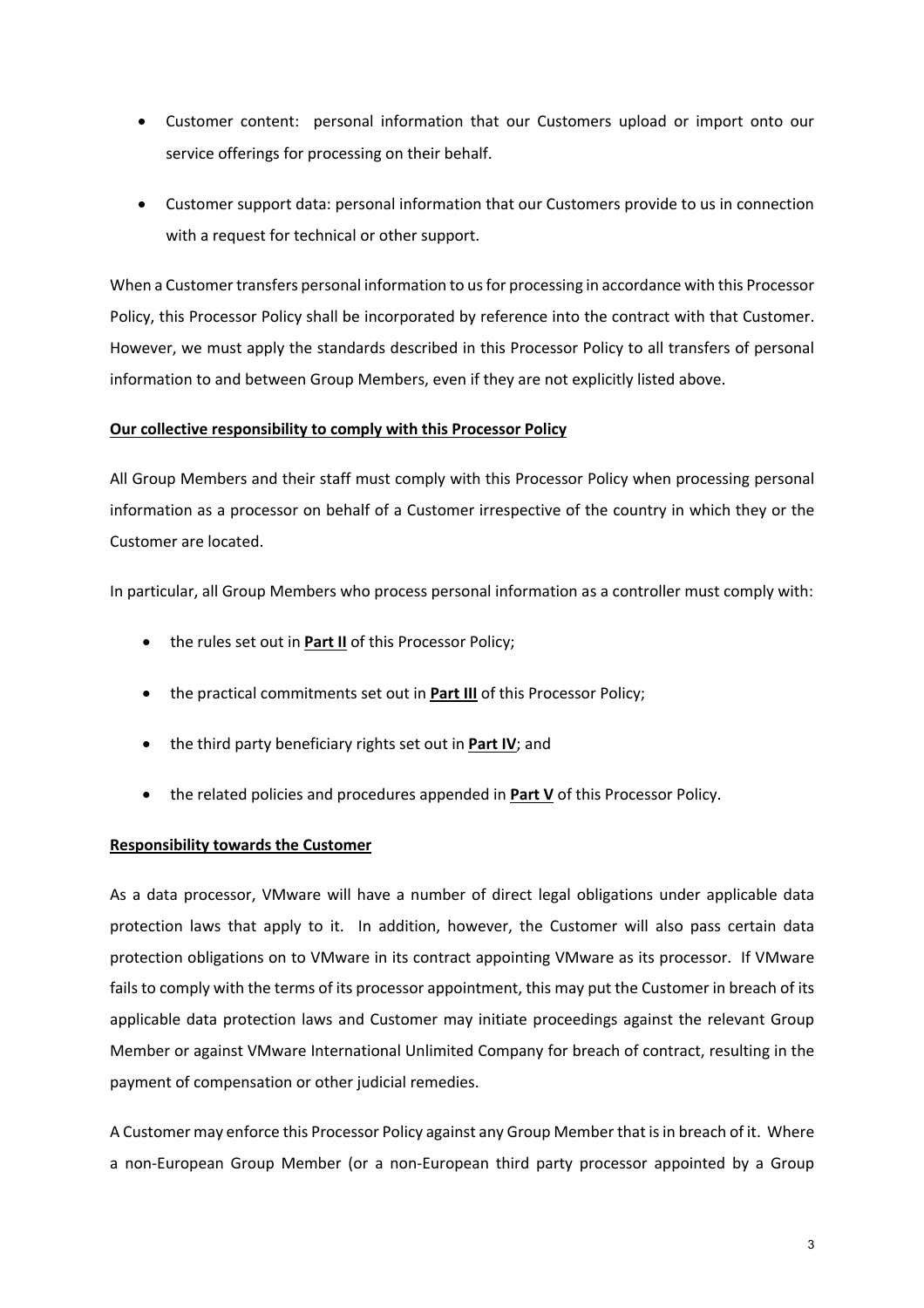Member) processes personal information for which the Customer is a controller in breach of this Processor Policy, that Customer may enforce the Processor Policy against VMware International Unlimited Company. In such event, VMware International Unlimited Company will be responsible for demonstrating that such Group Member (or third party processor) is not responsible for the breach, or that no such breach took place.

When a Customer transfers personal information to a Group Member for processing in accordance with this Processor Policy, a copy of this Processor Policy is incorporated into the contract with that Customer. The contract confirms that VMware (and any other Group Member or sub-processor) will process all personal information from Europe on behalf of the Customer in accordance with the Processor Policy If a Customer chooses not to rely upon this Processor Policy when transferring Personal Information to a Group Member outside Europe, that Customer is responsible for implementing other appropriate safeguards in accordance with applicable data protection laws.

## **Management commitment and consequences of non-compliance**

VMware's management is fully committed to ensuring that all Group Member and their staff comply with this Processor Policy at all times.

Non-compliance may cause VMware to be subject to sanctions imposed by competent supervisory authorities and courts, and may cause harm or distress to individuals whose personal information has not been protected in accordance with the standards described in this Processor Policy.

In recognition of the gravity of these risks, staff who do not comply with this Processor Policy may be subject to disciplinary action, up to and including dismissal.

#### **Where will this Processor Policy be made available?**

This Processor Policy is accessible on VMware's corporate website at www.vmware.com.

#### **Important terms used in this Processor Policy**

For the purposes of this Processor Policy:

• the term **applicable data protection laws** includes the data protection laws in force in the territory in which the controller of the personal information is located. Where a Group Member processes personal information on behalf of a European controller under this Processor Policy, the term applicable data protection laws shall include the European data protection laws applicable to that controller (including Regulation 2016/679 (**GDPR**)) ;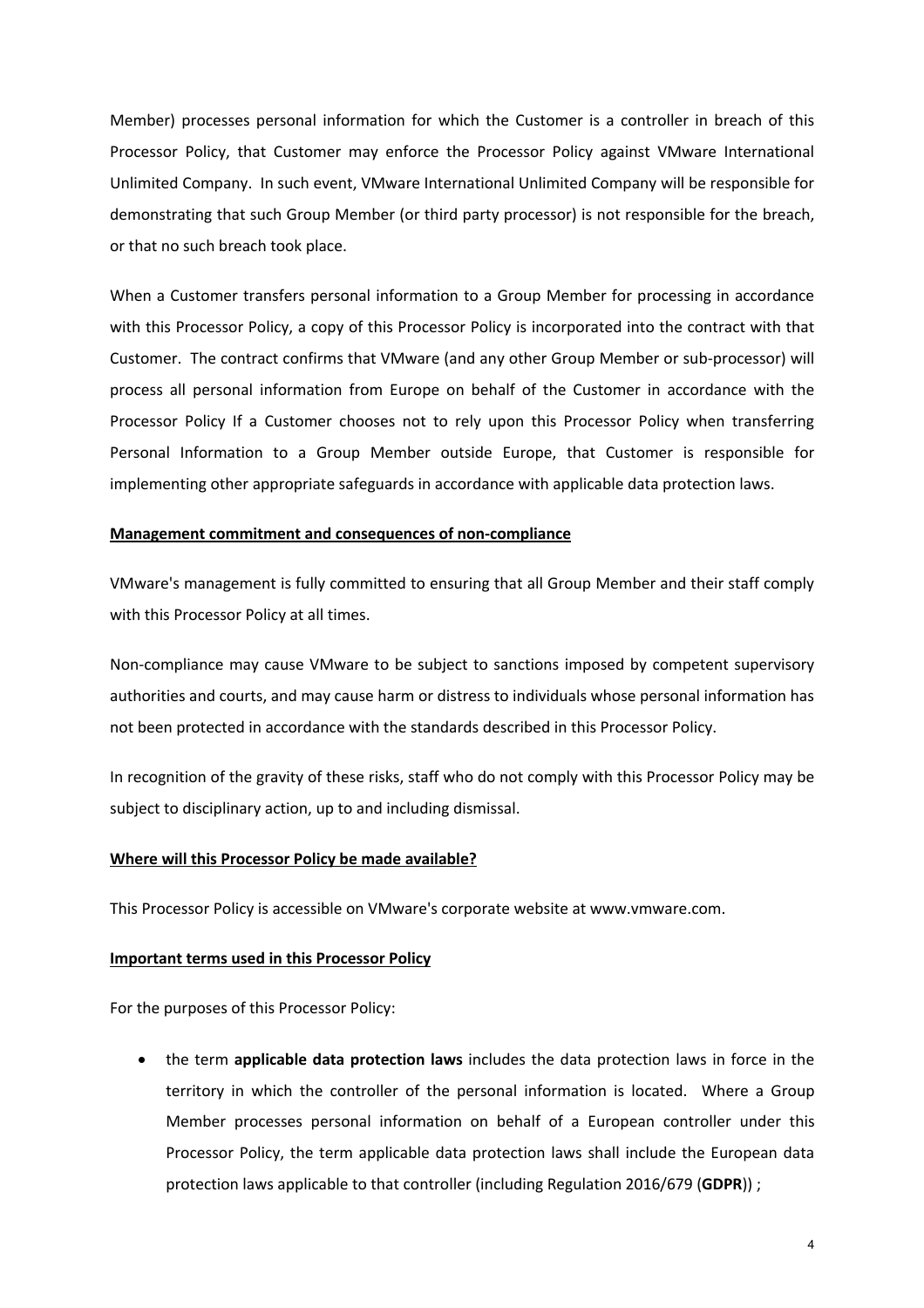- the term **controller** means the natural or legal person which, alone or jointly with others, determines the purposes and means of the processing of personal information. For example, VMware is a controller of its HR records and CRM records;
- the term **Customer** refers to the third party controller on whose behalf VMware processes personal information. It includes VMware's third party customers, as well as VMware Group Members, when we process personal information on their behalf in the course of providing data processing services to them.
- the term **Europe** (and **European**) as used in this Policy refers to the Member States of the European Economic Area – that is, the Member States of the European Union plus Norway, Lichtenstein and Iceland.
- the term **Group Member** means the members of VMware's group of companies listed in Appendix 1;
- the term **personal information** means any information relating to an identified or identifiable natural person. An identifiable natural person is one who can be identified, directly or indirectly, in particular by reference to an identifier such as a name, an identification number, location data, an online identifier or to one or more factors specific to the physical, physiological, genetic, mental, economic, cultural or social identity of that natural person;
- the term **processing** means any operation or set of operations which is performed on personal information or on sets of personal information, whether or not by automated means, such as collection, recording, organisation, structuring, storage, adaptation or alteration, retrieval, consultation, use, disclosure by transmission, dissemination or otherwise making available, alignment or combination, restriction, erasure or destruction;
- the term **processor** means a natural or legal person which processes personal information on behalf of a controller. For example, VMware is a processor of the personal information it processes to provide services to its Customers;
- the term **Processor Policy** refers to this Binding Corporate Rules: Processor Policy. The Processor Policy applies where VMware processes personal information as a processor on behalf of a third party;
- the term **staff** refers to all employees (including new hires and temporary staff) and individual contractors engaged by any VMware Group Member who have permanent or regular access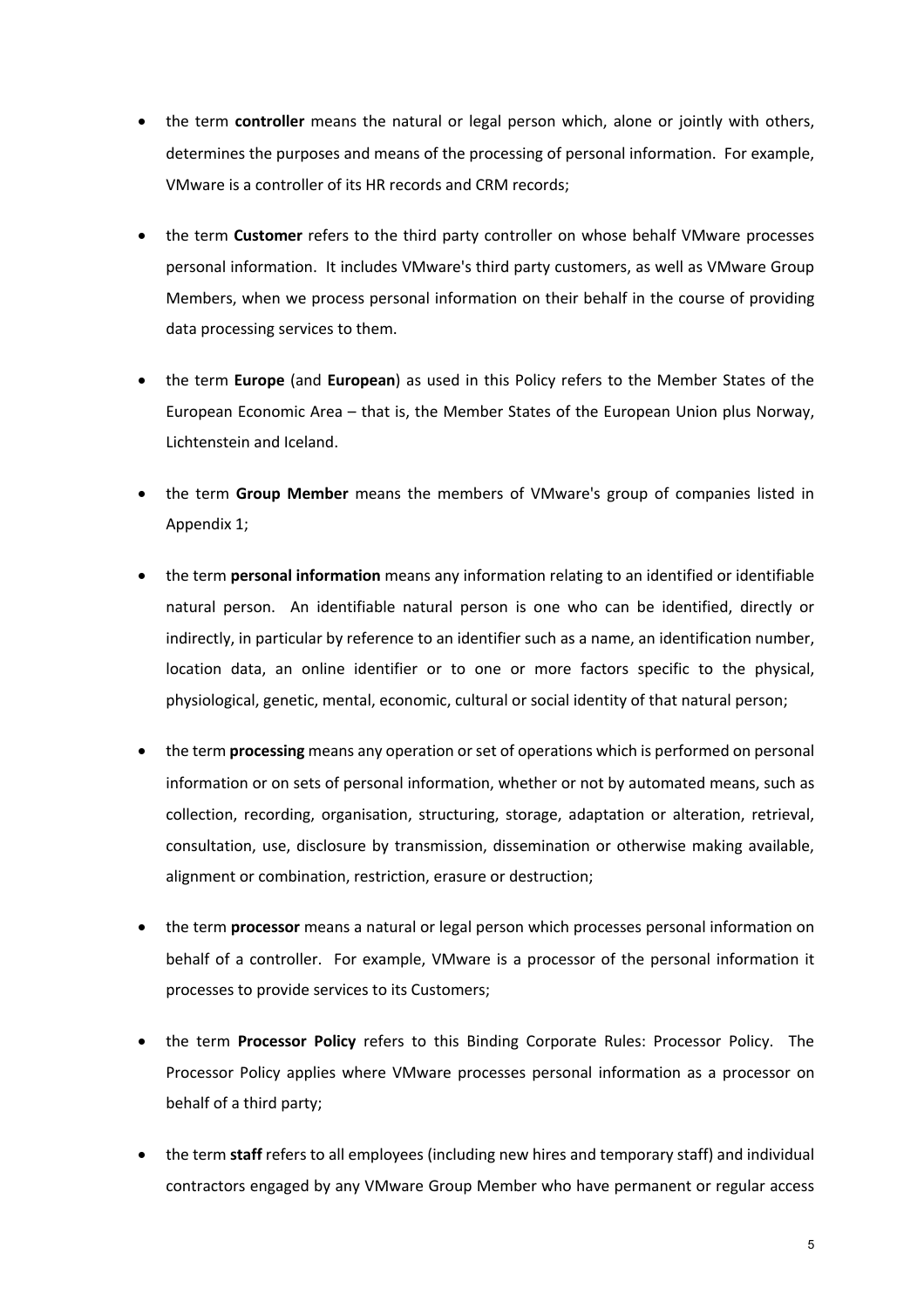to personal information or who are involved in the collection of personal information or the development of tools used to process personal information. All staff must comply with this Processor Policy.

## **How to raise questions or concerns**

If you have any questions regarding this Processor Policy, your rights under this Processor Policy or applicable data protection laws including the GDPR or any other data protection issues, you can contact VMware's Privacy Team at privacy@vmware.com. VMware's Privacy Team will either deal with the matter directly or forward it to the appropriate person or department within VMware to respond.

VMware's Privacy Team is responsible for ensuring that changes to this Policy are notified to the Group Members and to Customers whose personal information is processed by VMware in accordance with Appendix 7.

If you are unhappy about the way in which VMware has used your personal information, you can raise a complaint in accordance with our complaint handling procedure set out in Appendix 4.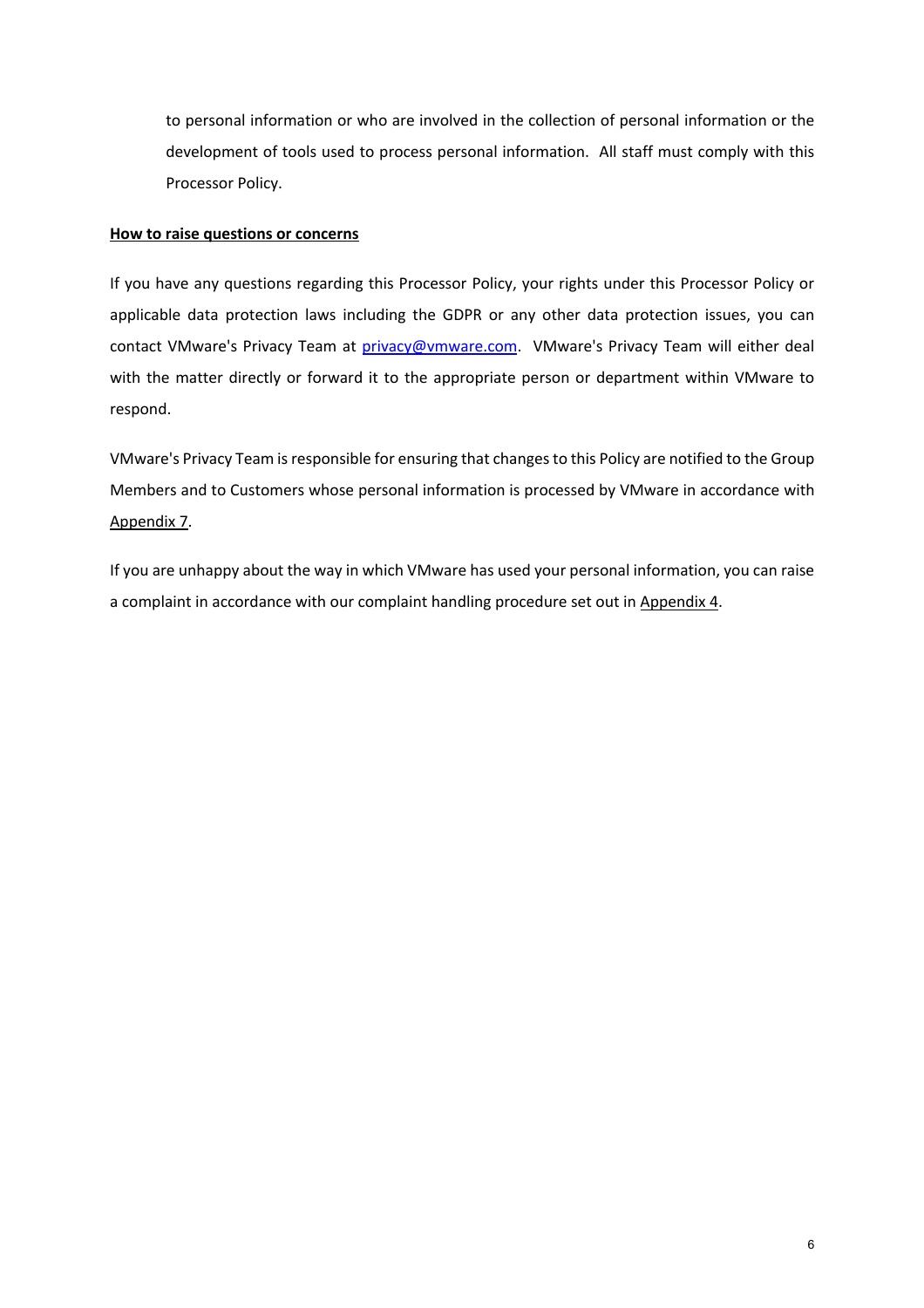## Part II: Our obligations

This Processor Policy applies in all situations where a Group Member processes personal information as a processor anywhere in the world. All staff and Group Members must comply with the following obligations:

**Rule 1 – Lawfulness:** 

*We must ensure that processing is at all times compliant with applicable law and this Processor Policy.*

We must at all times comply with any applicable data protection laws (including processor obligations under EU Regulation 2016/679 (the General Data Protection Regulation), when applicable), as well as the standards set out in this Processor Policy, when processing personal information.

The rights and obligations that apply to personal information within the scope of this Processor Policy "travel" with the personal information whenever it is transferred to or between Group Members (or their sub-processors). This means that where in-scope personal information is transferred to an importing Group Member (or its sub-processor) in another country, that personal information must be protected to the standards set out in this Processor Policy, even if the importing Group Member (or its sub-processor) is not subject to applicable data protection laws or is subject to applicable data protection laws that provide for lower standards.

As such:

- where applicable data protection laws exceed the standards set out in this Processor Policy, we must comply with those laws; but
- where there are no applicable data protection laws, or where applicable data protection laws do not meet the standards set out in this Processor Policy, we must process personal information in accordance with the standards set out in this Processor Policy.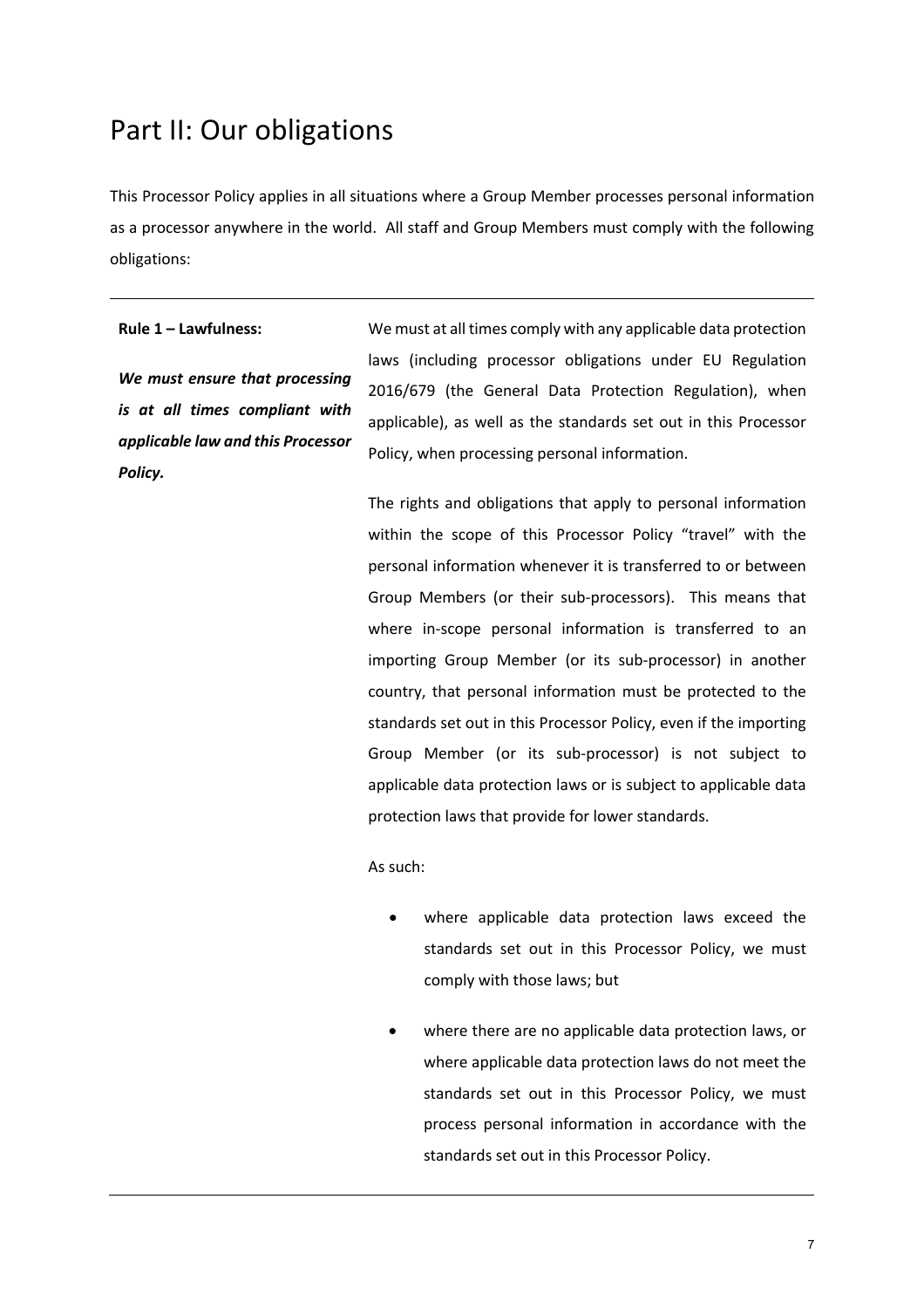**Rule 2 – Cooperation with controllers:**

*We must cooperate with and assist the Customer to comply with its obligations under applicable data protection laws in a reasonable time and to the extent reasonably possible.* 

We must cooperate with and assist our Customer to comply with its obligations under applicable data protection laws including the GDPR. We must provide such assistance within a reasonable time and as required under the terms of our contract with the Customer.

Assistance may include, for example, helping our Customer to keep the personal information we process on its behalf accurate and up to date, or helping it to provide individuals with access to their personal information, or providing relevant information to Customer to enable Customer to conduct data protection impact assessments in accordance with applicable data protection laws.

**Rule 3 – Fairness and transparency:**

*We must, to the extent reasonably possible, assist a Customer to comply with the requirement to explain to individuals how their personal information will be processed.*

Our Customer has a duty to explain to the individuals whose information it processes (or instructs us to process), how and why that information will be used. This information must be given in a concise, transparent, intelligible and easily accessible form, using clear and plain language.

This is usually done by means of an easily accessible fair processing statement. We will provide such assistance and information to the Customer in accordance with the terms of our contract with the Customer to comply with this requirement.

For example, the terms of our contract with a Customer may require us to provide information about any sub-processors we appoint to process personal information on our Customer's behalf.

**Rule 4 – Purpose limitation:** *We will only process personal information on behalf of, and in* 

We must only process personal information on behalf of the Customer and in accordance with its documented instructions (for example, as set out in the terms of our contract with the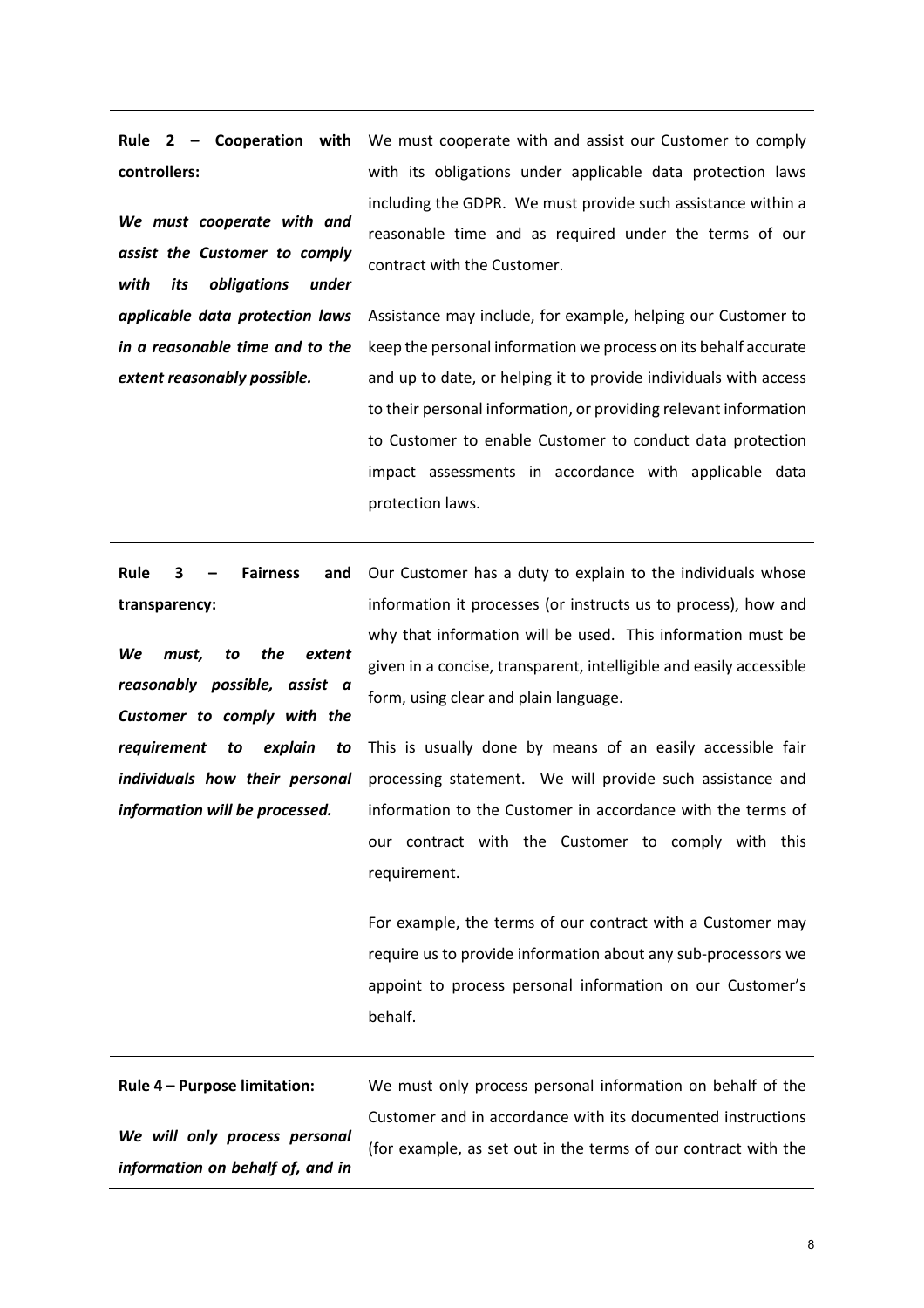*accordance with the instructions of, the Customer.* Customer), including with regard to any international transfers of personal information.

> If we are unable to comply with our Customer's instructions (or any of our obligations under this Processor Policy), we will inform the Customer promptly. The Customer may then suspend its transfer of personal information to us and/or terminate its contract with us in accordance with the terms of the contract.

> In such circumstances, we will return, destroy or store the personal information, including any copies of the personal information, in a secure manner or as otherwise required, in accordance with the terms of our contract with the Customer and, if requested, certify to the Customer that this has been done.

> If we are prevented from returning the personal information to our Customer, or from destroying it (for example due to applicable law requirements) we must inform the Customer. In such event, we must continue to maintain the confidentiality of the personal information and will not process the personal information further other than in accordance with the terms of our contract with the Customer.

**Rule 5 – Data accuracy and minimisation:**

*We will assist our Customer to keep the personal information accurate and up to date*

We must assist our Customer to comply with its obligation to keep personal information accurate and up to date. In particular, where a Customer informs us that personal information is inaccurate, we must assist our Customer to update, correct or erase that information without undue delay and in accordance with the terms of our contract with the Customer.

Where a Customer instructs that personal information we process on its behalf is no longer needed for the purposes for which it was collected, we must assist our customer to erase,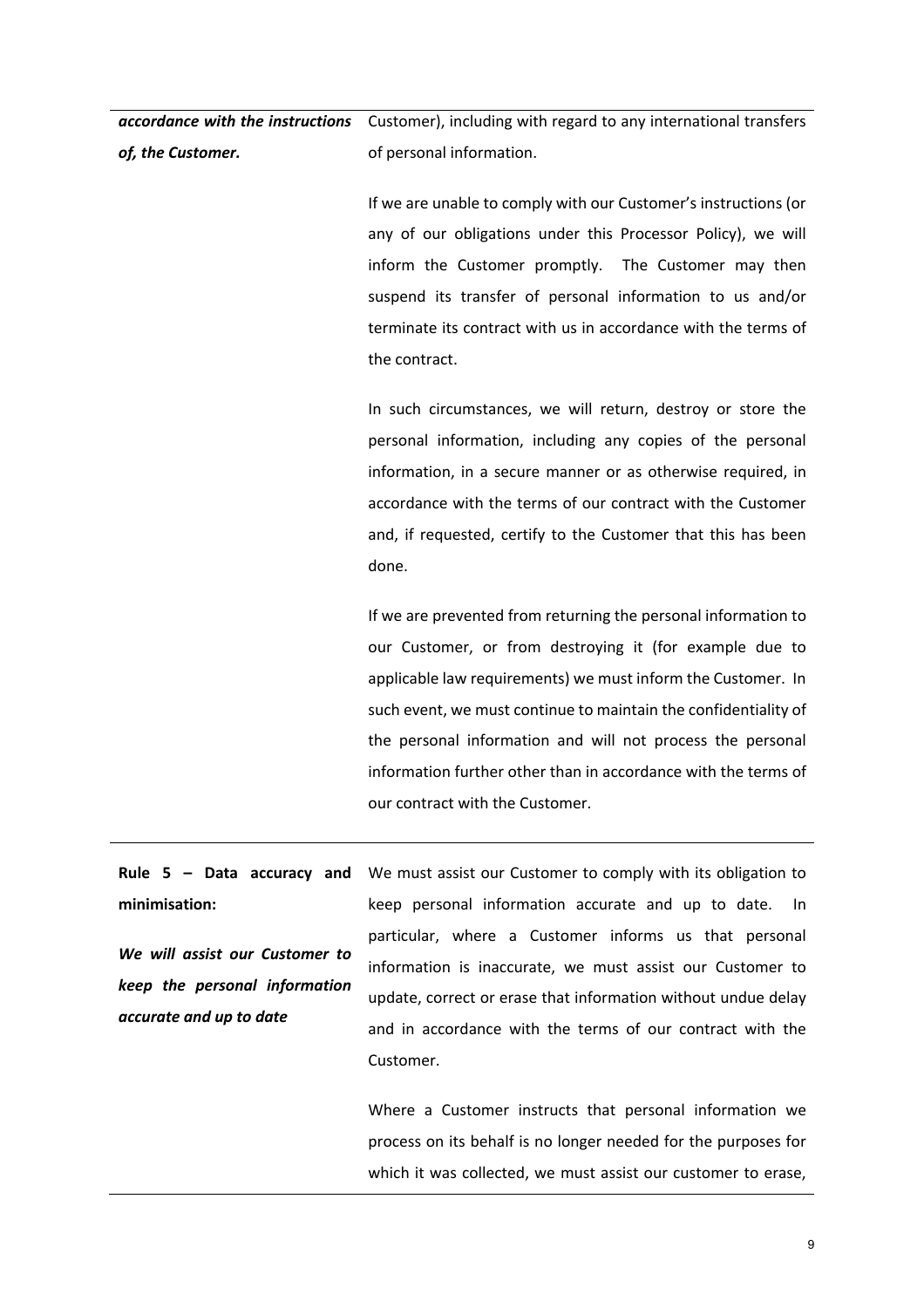restrict or anonymise that personal information without undue delay and in accordance with the terms of our contract with the Customer. We must also take measures to inform Group Member or third party processors to whom the personal information has been disclosed of the need to update, correct or erase that personal information.

#### **Rule 6 – Storage limitation:**

*We will assist our Customer to store personal information only for as long as is necessary for the purpose for which the information was initially collected.*

Where a Customer instructs us that personal information we process on its behalf is no longer needed for the purposes for which it was collected, we will assist our Customer to erase, restrict or anonymise that personal information without delay and in accordance with the terms of our contract with the Customer.

We must also take measures to inform Group Members or third party processors to whom the personal information has been disclosed of the need to erase, restrict or anonymise that personal information.

**Rule 7 – Security, integrity and confidentiality:**

*We must implement appropriate technical and organisational measures to ensure a level of security appropriate to the risk to the personal information we process on behalf of a Customer.*

Where we provide a service to a Customer which involves the processing of personal information, the contract between us and that Customer will set out the technical and organisational security measures we must implement to safeguard that information consistent with applicable data protection laws.

We must ensure that any staff member who has access to personal information processed on behalf of a Customer does so only for purposes that are consistent with the Customer's instructions and is subject to a duty of confidence.

**Rule 8 – Security incident reporting:** When we become aware of a data security incident that presents a risk to the personal information that we process on behalf of a Customer, we must immediately inform VMware's

*We must notify a Customer of any security incident that we* 

10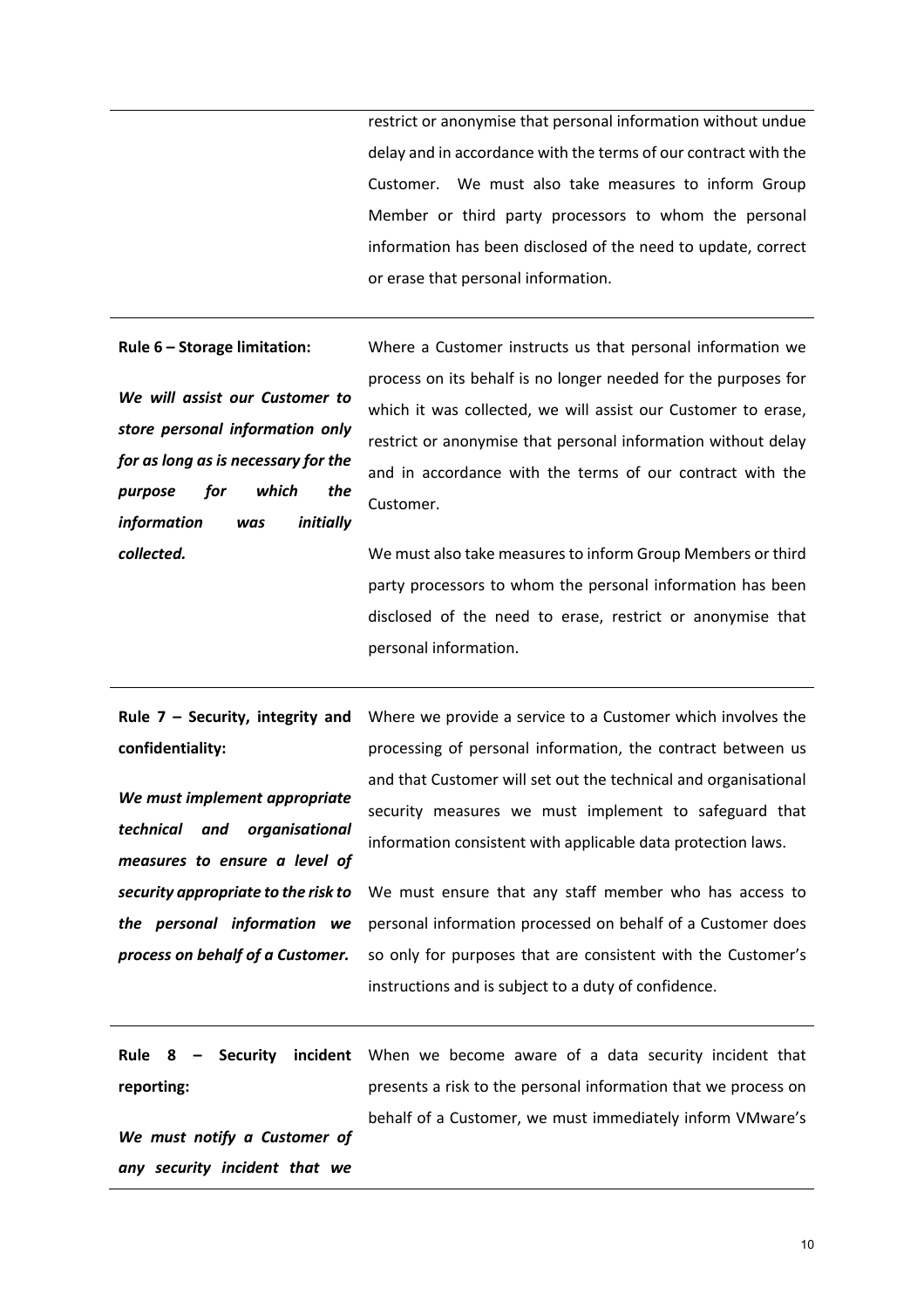*experience if it presents a risk to the personal information we process on the Customer's behalf.*

Incident Response Team and follow our incident response management procedure and policies.

The Incident Response Team will investigate the nature and seriousness of the data security incident and report its findings to the Privacy Team. The Privacy Team shall take into account the Incident Response Team's findings and applicable law to determine whether it is necessary to notify a Customer. We must ensure that any such notifications, where necessary, are made without undue delay and in accordance with applicable law.

**Rule 9 – Engaging sub-processors**

*We may only appoint, add or replace sub-processors with authorisation from the Customer and in accordance with its requirements.*

We must obtain a Customer's prior informed specific or general authorisation before appointing, adding or replacing a subprocessor (whether Group Members or not) to process personal information on its behalf. Authorisation must be obtained in accordance with the terms of our contract with the Customer.

We must make available to our Customer up-to-date information about any sub-processor we intend to appoint or replace in a timely manner in order to obtain the Customer's authorisation before any personal information is disclosed to the sub-processor. If, on reviewing this information, a Customer reasonably objects for reasons relating to data protection to the appointment of a sub-processor, that Customer may take such steps as are consistent with the terms of its contract with us and as referred to in Rule 4 of this Processor Policy regarding the return or destruction of the personal information, which includes the option for the Customer to terminate the contract.

**Rule 10 – Sub-processor contracts** We must only appoint sub-processors who provide sufficient guarantees in respect of the commitments made by us in this Processor Policy. In particular, sub-processors must implement appropriate technical and organisational security measures to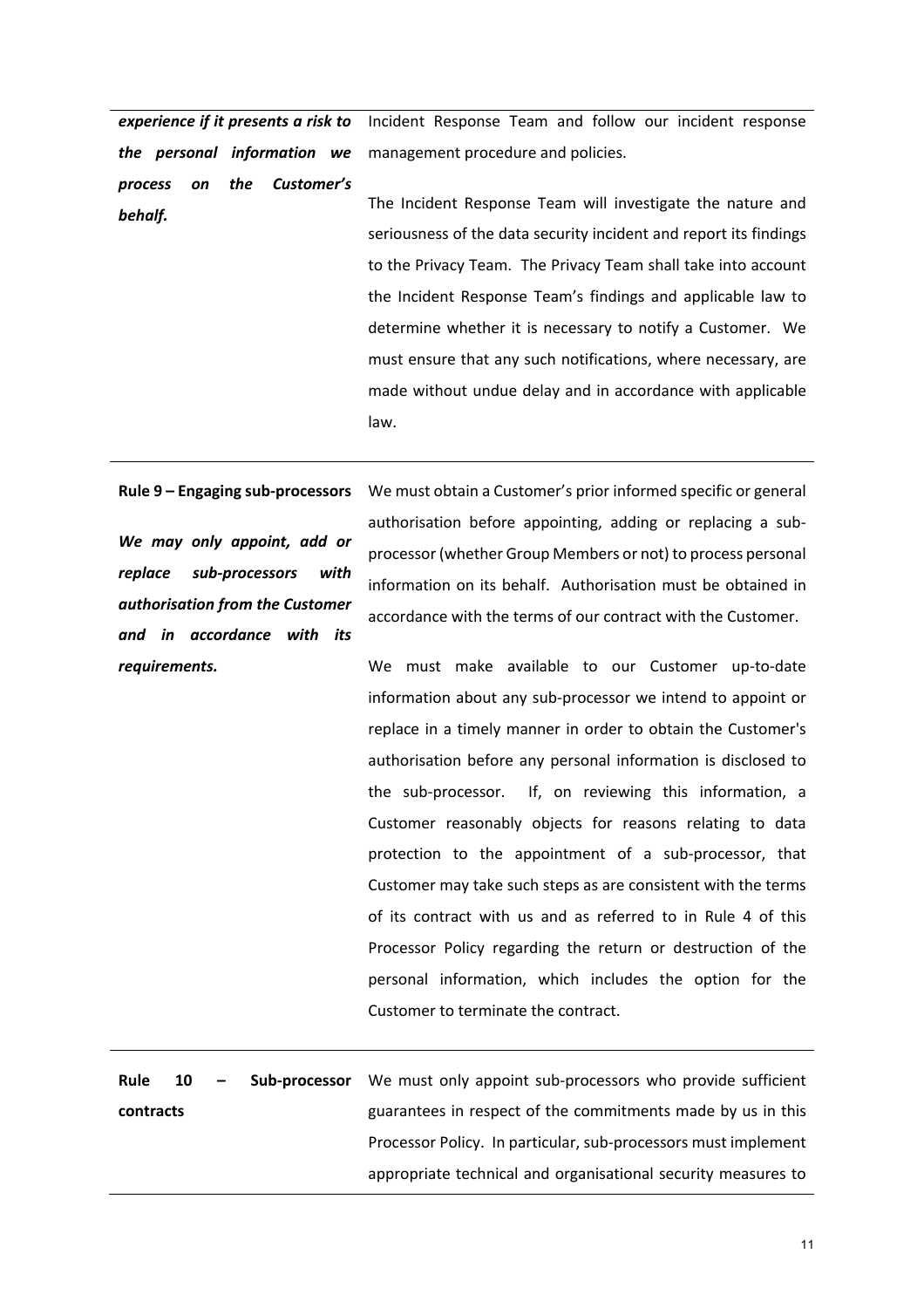*We must only appoint subprocessors who protect personal information to a standard that is consistent with this Processor Policy and our contractual terms with Customers.*

protect the personal information they process, and such measures must be consistent with our commitments to our Customer under our contractual terms with the Customer.

Where we intend to appoint a sub-processor to process personal information, we must undertake due diligence to ensure it has in place appropriate technical and organisational security measures to protect the personal information. We must impose strict contractual obligations in writing on the subprocessor that require it:

- to protect the personal information to a standard that is consistent with our commitments to our Customer under the terms of our contract with the Customer;
- to provide sufficient guarantees to implement appropriate technical and organisational measures to ensure the processing will meet the requirements of applicable data protection laws;
- to maintain the security of the personal information, consistent with standards contained in this Processor Policy (and in particular Rules 7, 8 and 9 above);
- to process personal information only on our instructions (which instructions will be consistent with the instructions of the Customer), on the Customer's instructions, or as necessary to comply with applicable data protection laws;
- to ensure that any onward transfers of personal information to other sub-processors (whether Group Members or other third party sub-processors) are permitted only with the Customer's prior informed specific or general authorization, consistent with the requirements of Rule 9 (Engaging Sub-processors); and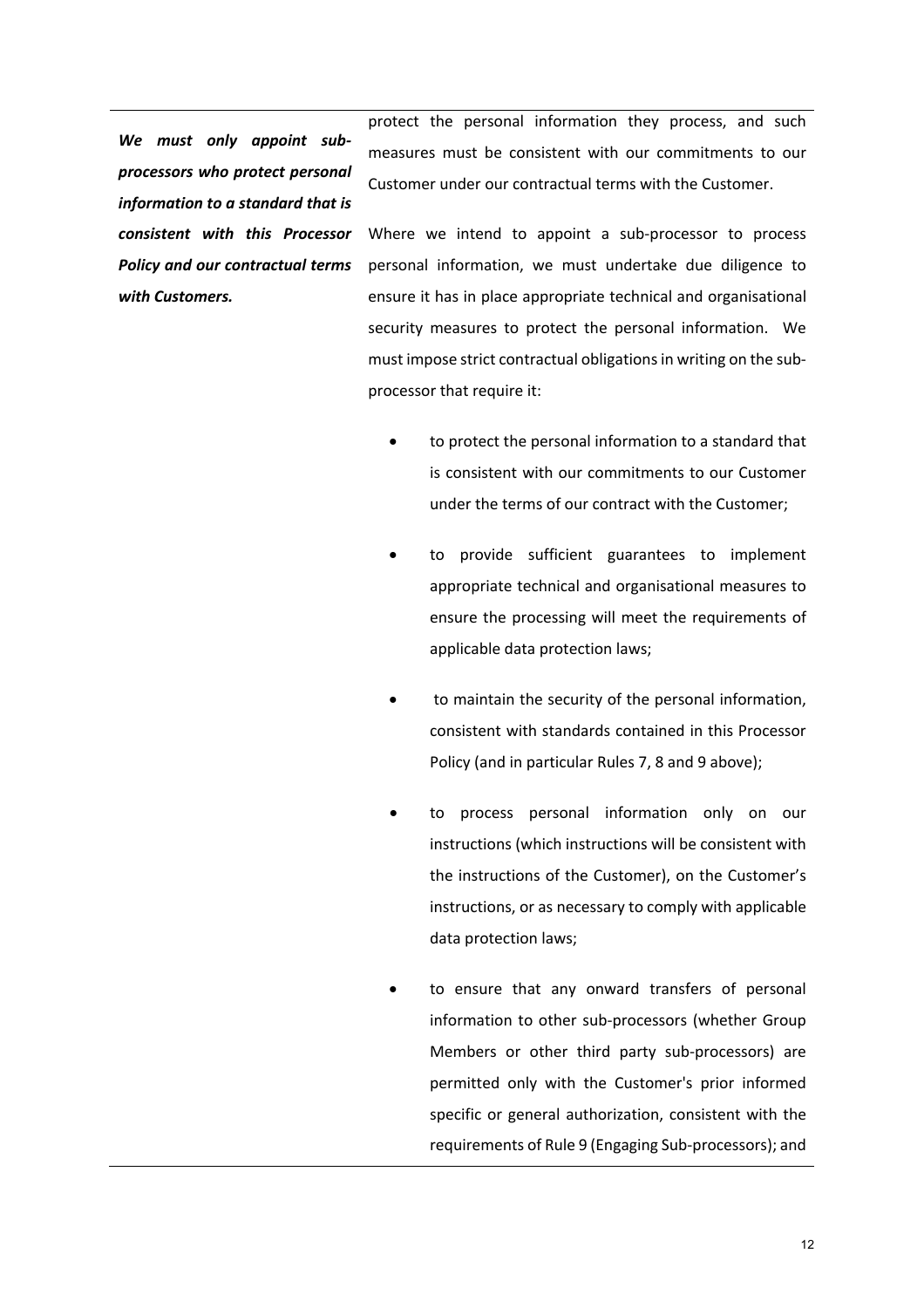• to fulfil such additional obligations as may be necessary to ensure that the commitments made by the sub-processor reflect those made by us in this Processor Policy, and which, in particular, provide for adequate safeguards with respect to the privacy and fundamental rights and freedoms of individuals in respect of any international transfers of personal information.

**Rule 11 – Respect for individuals' data protection rights:**

*We will assist a Customer to respond to queries or requests made by individuals in connection with their personal information.* 

We must assist our Customer to comply with its duty to respect the data protection rights of individuals, in accordance with the instructions of our Customer and the terms of our contract with the Customer.

In particular, if any Group Member receives a request from any individual wishing to exercise his or her data protection rights in respect of personal information for which the Customer is the controller, the Group Member must transfer such request promptly to the relevant Customer and not respond to such a request unless authorised to do so or required by law. We will provide the Customer with assistance to fulfil the request in accordance with the terms of our contract with the Customer.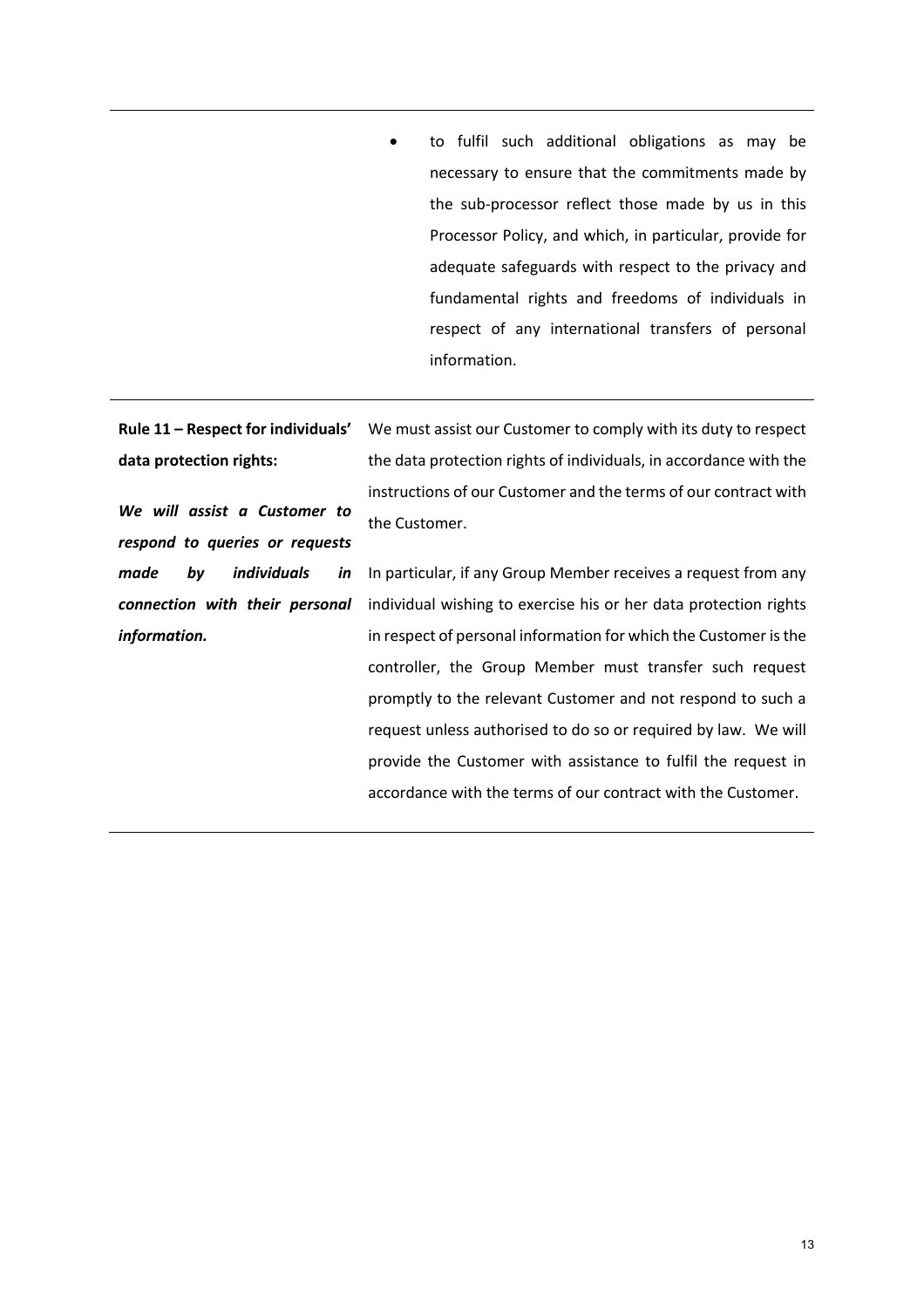## Part III: Delivering compliance in practice

To ensure we follow the rules set out in our Processor Policy, in particular the obligations set out in Part II, VMware and all of its Group Members must also comply with the following practical commitments:

**1. Resourcing and compliance:**

*We must have appropriate staff and support to ensure and oversee privacy compliance throughout the business.*

VMware has appointed its Privacy Team to oversee VMware's compliance with applicable data protection laws and this Processor Policy. The Privacy Team is responsible for overseeing and enabling compliance with this Processor Policy on a day-to-day basis.

The Privacy Team reports to the Chief Privacy Officer, who in turn reports to the General Counsel and the Board of Directors. The Chief Privacy Officer reports on VMware's privacy efforts and the status of its privacy program to the audit committee of the Board of Directors.

In addition to the Privacy Team, VMware has also established the following data protection roles and responsibilities:

(a) VMware Privacy Governance Councils VMware has established an executive council that comprises key stakeholders across various global departments, including functional departments responsible for cloud services delivery and customer support and various regional offices (including VMware's offices in the EEA). The council meets on a regular basis to discuss the overall direction and strategy of VMware's data practices, as well as to consider evolving legal, regulatory or operational data protection issues. VMware's Privacy Team participates in meetings of the council, and reports any material issues arising from these meetings to VMware's Chief Privacy Officer.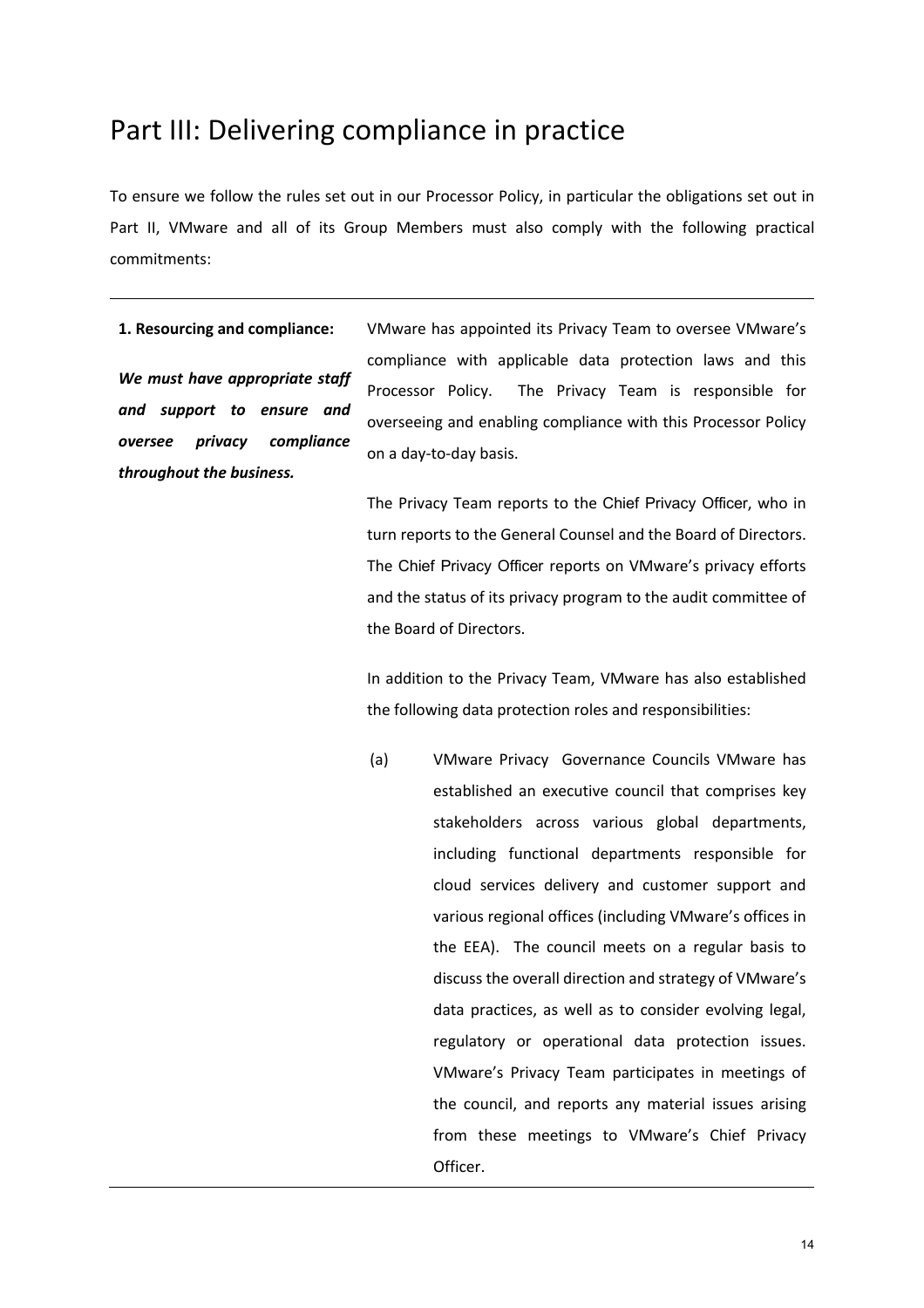- (b) Compliance officers and *regional lawyers* VMware has compliance officers and regional lawyers placed across various local offices worldwide. These officers/lawyers serve as the on-the-ground presence for local employees on data protection and other compliancerelated matters, and act as local liaison points for the Privacy Team. They escalate local privacy issues to the Privacy Team and also assist with the flow down to their regions privacy awareness-raising and advice as needed.
- (c) *Employee reporting*: VMware encourages all of its employees to report issues of privacy non-compliance upwards through their line management, local human resources personnel, or directly to the Privacy Team. Employees may also report concerns about privacy non-compliance directly to VMware's VP, Chief Ethics and Compliance Officer.

Group Members must provide appropriate privacy training to

*We must ensure staff are educated about the need to protect personal information in accordance with this Processor Policy* staff members who: have permanent or regular access to personal information; or are involved in the processing of personal information or in the development of tools used to process personal information. We will provide such training in accordance with the Privacy Training Requirements (see Appendix 2). **3. Records of Data Processing:** We must maintain a record of the processing activities that we conduct on behalf of a Customer in accordance with applicable data protection laws. These records should be kept in writing

**2. Privacy training:**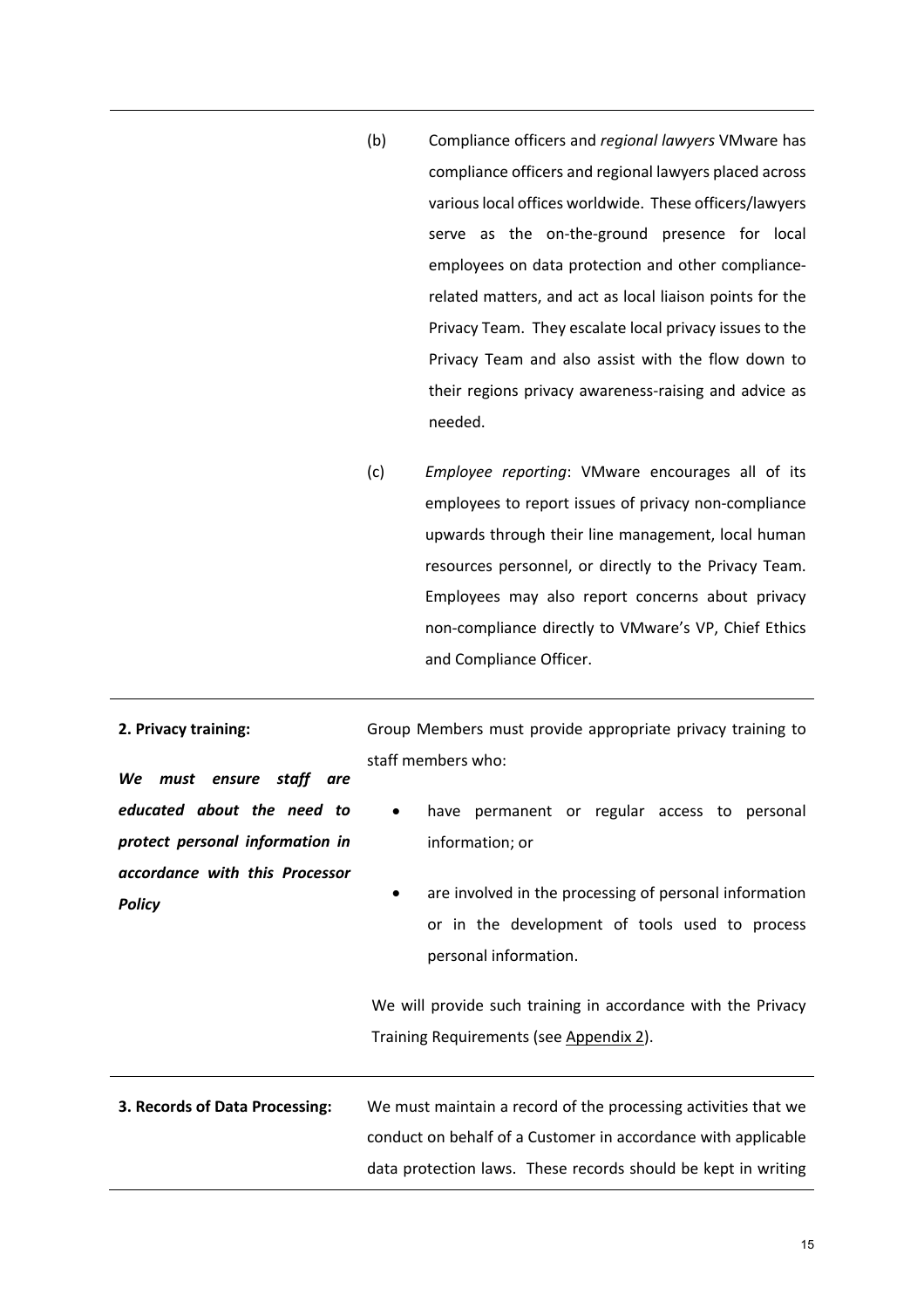|                                    | We must maintain records of the (including electronic form) and we must make these records |
|------------------------------------|--------------------------------------------------------------------------------------------|
| data processing activities carried | available to competent supervisory authorities upon request.                               |
| out on behalf of a Customer.       | VMware's Privacy Team is responsible for ensuring that such<br>records are maintained.     |
| 4. Audit:                          |                                                                                            |
|                                    | We will have data protection audits on a regular basis, which                              |
|                                    | may be conducted by either internal or external accredited                                 |
| We must have data protection       | auditors. In addition, we will conduct data protection audits on                           |
| audits on regular basis.           | specific request from the Privacy Team or the Board of                                     |
|                                    | Directors.                                                                                 |
|                                    |                                                                                            |
|                                    | We will conduct any such audits in accordance with the Audit                               |
|                                    | Protocol (see Appendix 3).                                                                 |

**by default**

*We must provide our services in a way that assists our Customer to apply data protection by design and by default principles.*

5. Data protection by design and We must provide our services in a way that assists our Customer to implement data protection by design and data protection by default principles. This means that we must implement appropriate technical and organizational measures when providing our services that:

- are designed to implement the data protection principles in an effective manner and to integrate the necessary safeguards in order to protect the rights of individuals and meet the requirements of applicable data protection laws ("**privacy by design**"); and
- ensure that, by default, only personal data which are necessary for each specific processing purpose are collected, stored, processed and are accessible; in particular, that by default personal data is not made accessible to an indefinite number of people without the individual's intervention ("**privacy by default**").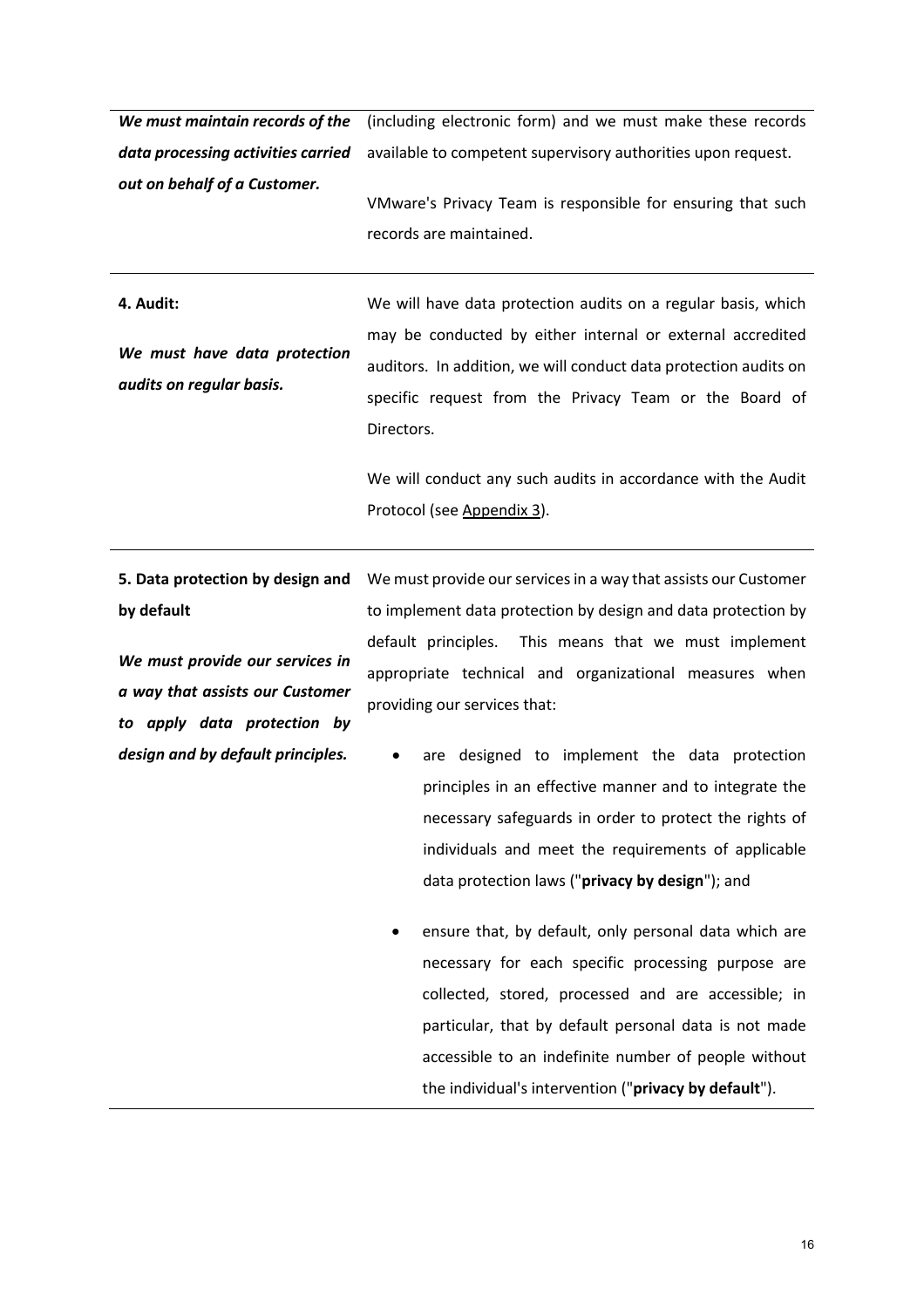These measures must be implemented in accordance with the terms of our agreement with our Customer.

**6. Complaint handling:** *We must enable individuals to raise data protection complaints and concerns* Group Members must enable individuals to raise data protection complaints and concerns (including complaints about processing under this Processor Policy) by complying with the Complaint Handling Procedure (see Appendix 4).

**7. Cooperation with supervisory authorities:**  Group Members must cooperate with supervisory authorities by complying with the Cooperation Procedure (see Appendix 5).

*We must always cooperate with supervisory authorities* 

**8. Conflicts between this Processor Policy and national legislation:**

*We must take care where local laws conflict with this Policy, and act responsibly to ensure a high standard or protection for the personal information in such circumstances.*

If local laws applicable to any Group Member prevents it from fulfilling its obligations under the Processor Policy or otherwise has a substantial effect on its ability to comply with the Processor Policy, or the instructions it has received from a Customer, the Group Member must promptly inform:

- the Customer (consistent with the requirements of Rule 4);
- the Privacy Team; and
- the competent supervisory authority for the Customer; and
- the competent supervisory authority for the Group Member,

unless otherwise prohibited by law.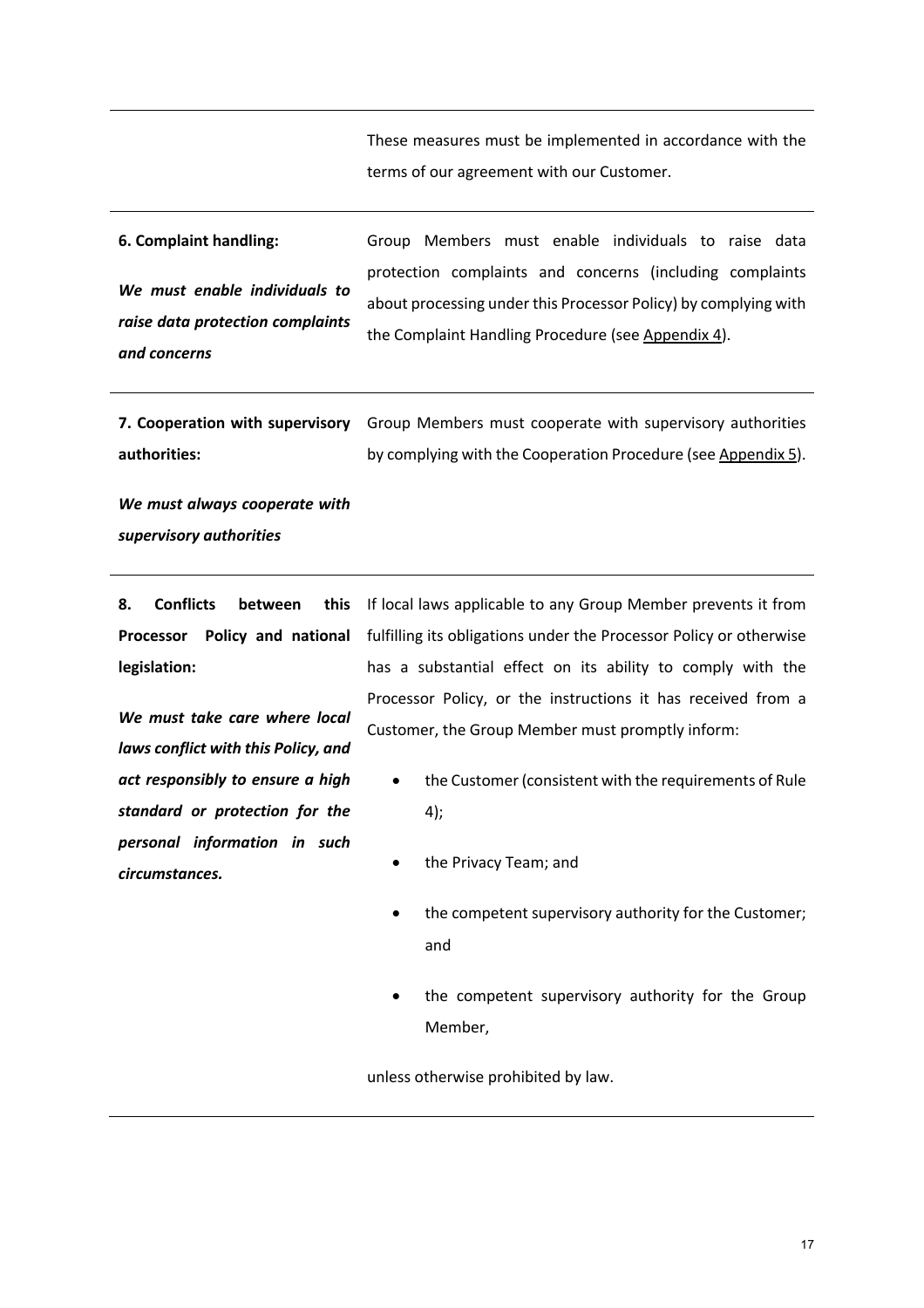**disclosure of personal information:**

**9. Government requests for**  If a Group Member receives a legally binding request for disclosure of personal information by a law enforcement authority or state security body which is subject to this Processor Policy, it must:

*We must notify the competent supervisory authorities in case of a legally binding request for disclosure of personal information.*

- notify the Customer promptly unless prohibited from doing so by a law enforcement authority; and
- use its best efforts to put the request on hold and notify the appropriate supervisory authority competent for the Customer by complying with the requirements of its Government Data Request Procedure set out in Appendix 6. Where VMware is not in a position to notify the competent supervisory authority of the request, VMware commits to preparing an annual Disclosure Overview and to make this Disclosure Overview available upon request to competent supervisory authorities, in accordance with the Government Data Request Procedure set out in Appendix 6.

In no event must transfers of personal information from a Group Member to any law enforcement, state security or similar public authority be massive, disproportionate and indiscriminate in a manner that would go beyond what is necessary in a democratic society.

10. Updates to this Processor Whenever updating our Processor Policy, we must comply with **Policy:** the Updating Procedure (see Appendix 7).

*We will update this Processor Policy in accordance with our Updating Procedure.*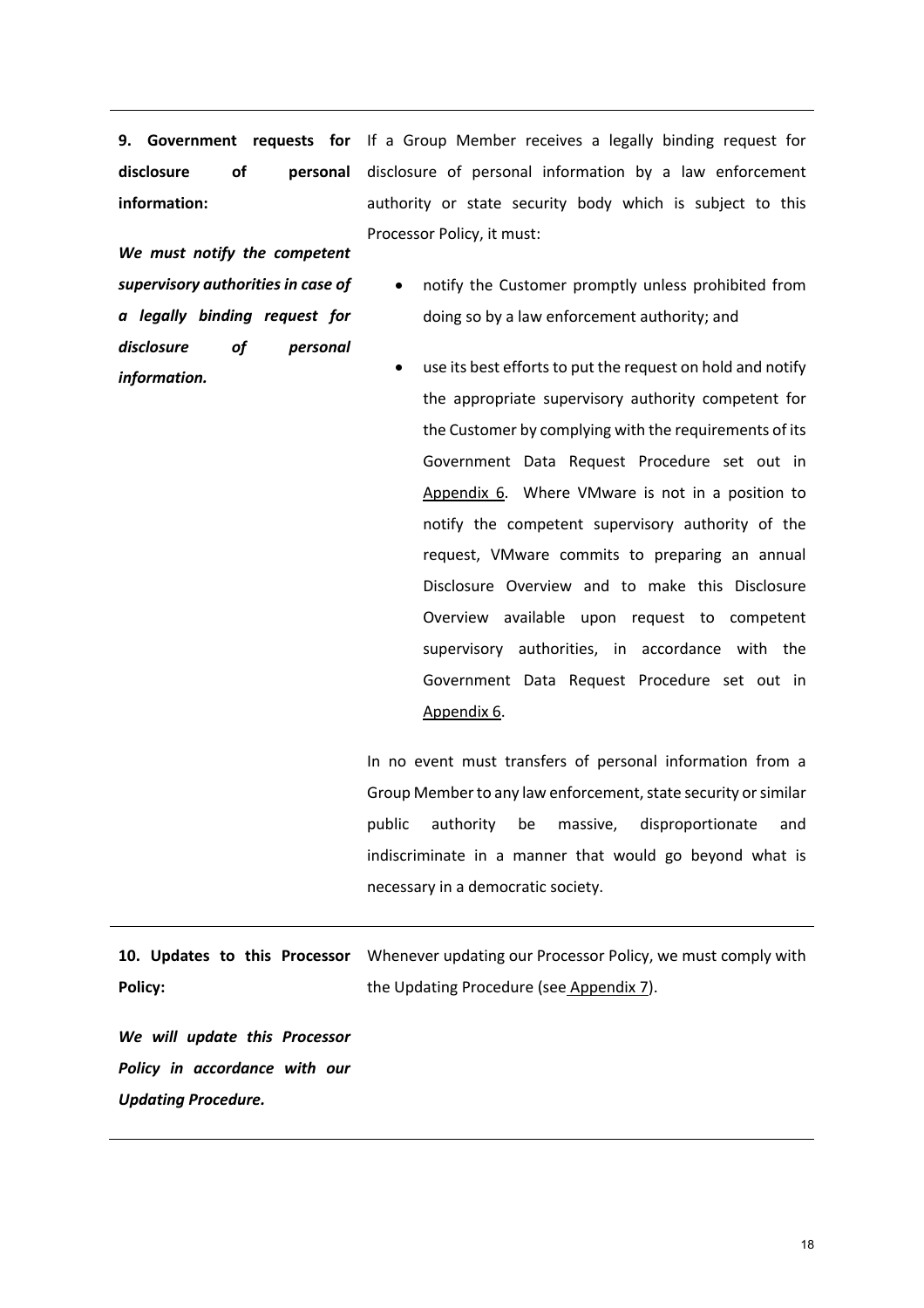# Part IV: Third Party Beneficiary Rights

## **Application of this Part IV**

This Part IV applies where individuals' personal information are protected under European data protection laws (including the General Data Protection Regulation). This is the case when:

- those individuals' personal information are processed in the context of the activities of a thirdparty controller or a Group Member (acting as processor) established in Europe;
- a non-European Customer (acting as controller) or Group Member (acting as processor) offers goods and services (including free goods and services) to those individuals in Europe; or
- a non-European Customer (acting as controller) or Group Member (acting as processor) monitors the behaviour of those individuals, as far as their behaviour takes place in Europe;

and that Customer or Group Member (as applicable) then transfers those individuals' personal information to a non-European Group Member (or its sub-processor) for processing under the Processor Policy.

## **Entitlement to effective remedies**

When this Part IV applies, individuals have the right to pursue effective remedies in the event their personal information is processed by VMware in breach of the following provisions of this Processor Policy:

- Part II (Our Obligations) of this Processor Policy;
- Paragraphs 6 (Complaint Handling), 7 (Cooperation with supervisory authorities), 8 (Conflicts between this Processor Policy and national legislation) and 9 (Government requests for disclosure of personal information) under Part III of this Processor Policy; and
- Part IV (Third Party Beneficiary Rights) of this Processor Policy.

## **Individuals' third party beneficiary rights**

When this Part IV applies, the right for individuals to pursue effective remedies against VMware apply only if either (i) the requirements at stake are specifically directed at VMware as a processor in accordance with applicable data protection law including the GDPR (and in accordance with guidance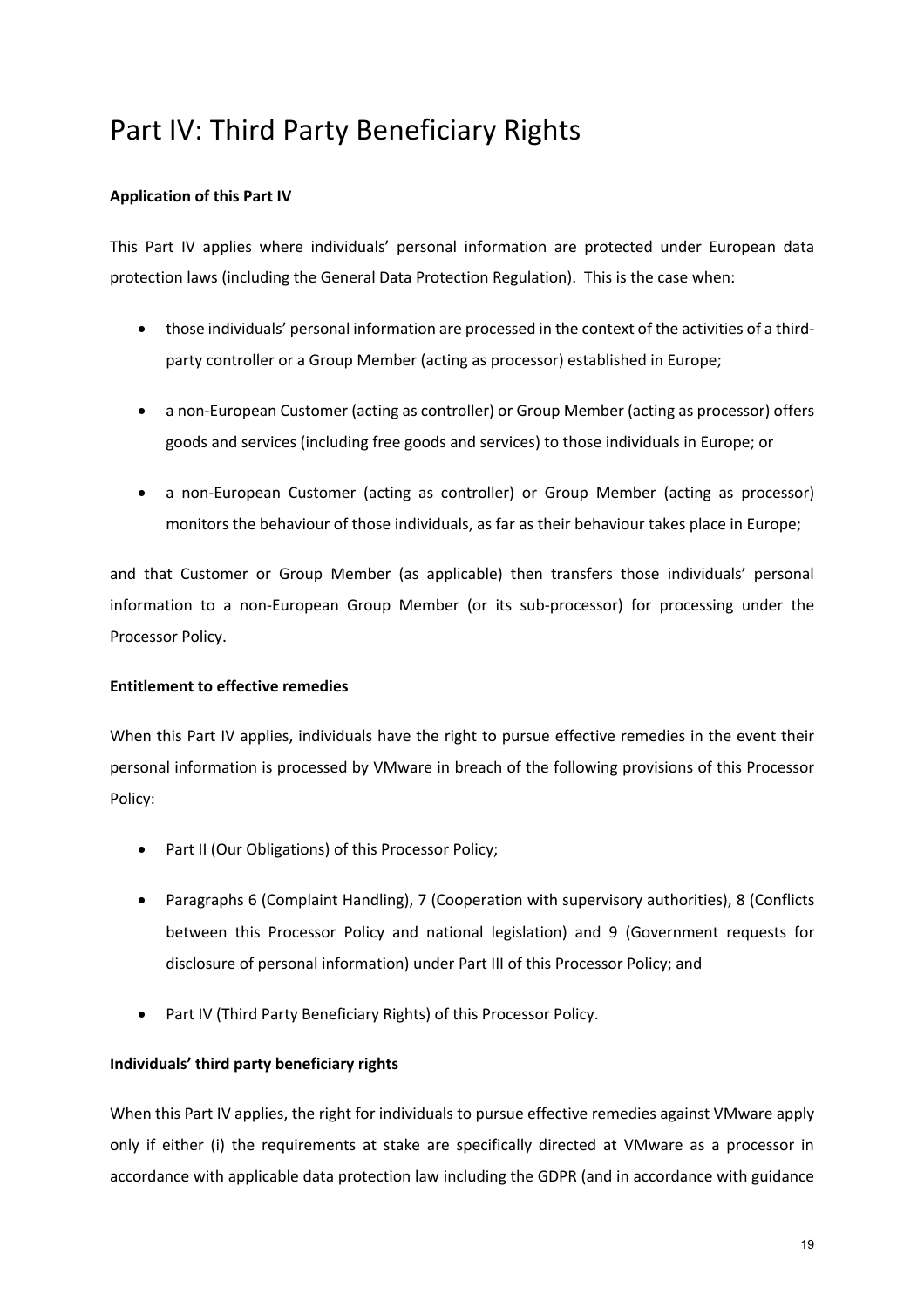published by competent supervisory authorities), or (ii) the individuals cannot bring a claim against a Customer because:

- the Customer has factually disappeared or ceased to exist in law or has become insolvent; and
- no successor entity has assumed the entire legal obligations of the Customer by contract or by operation of law.

In the case of (i) above, individuals may exercise the following rights:

- VMware's duty to respect the instructions of the controller (including those involving data transfers);
- VMware's duty to cooperate and assist the controller to comply with and demonstrate compliance with the law (including data subject rights requests);
- VMware's duty to implement appropriate technical and organisational measures and to notify any data security incident to the relevant controller in line with Rule 8;
- VMware's duty to engage sub-processors (whether Group Members or not) in line with Rules 9 and 10;
- those contained in any local law preventing respect of BCRs; and
- those listed immediately below.

In the case of (ii) above, individuals may exercise the following rights:

- *Complaints*: Individuals may complain to a Group Member and/or to a European supervisory authority, in accordance with the Complaint Handling Procedure at Appendix 4;
- *Proceedings*: Individuals may commence proceedings against a Group Member for violations of this Processor Policy, in accordance the Complaint Handling Procedure at Appendix 4;
- *Compensation*: Individuals who have suffered material or non-material damage as a result of an infringement of this Processor Policy have the right to receive compensation from VMware for the damage suffered; and
- *Transparency*: Individuals also have the right to obtain a copy of the Processor Policy on request to Privacy Team at privacy@vmware.com.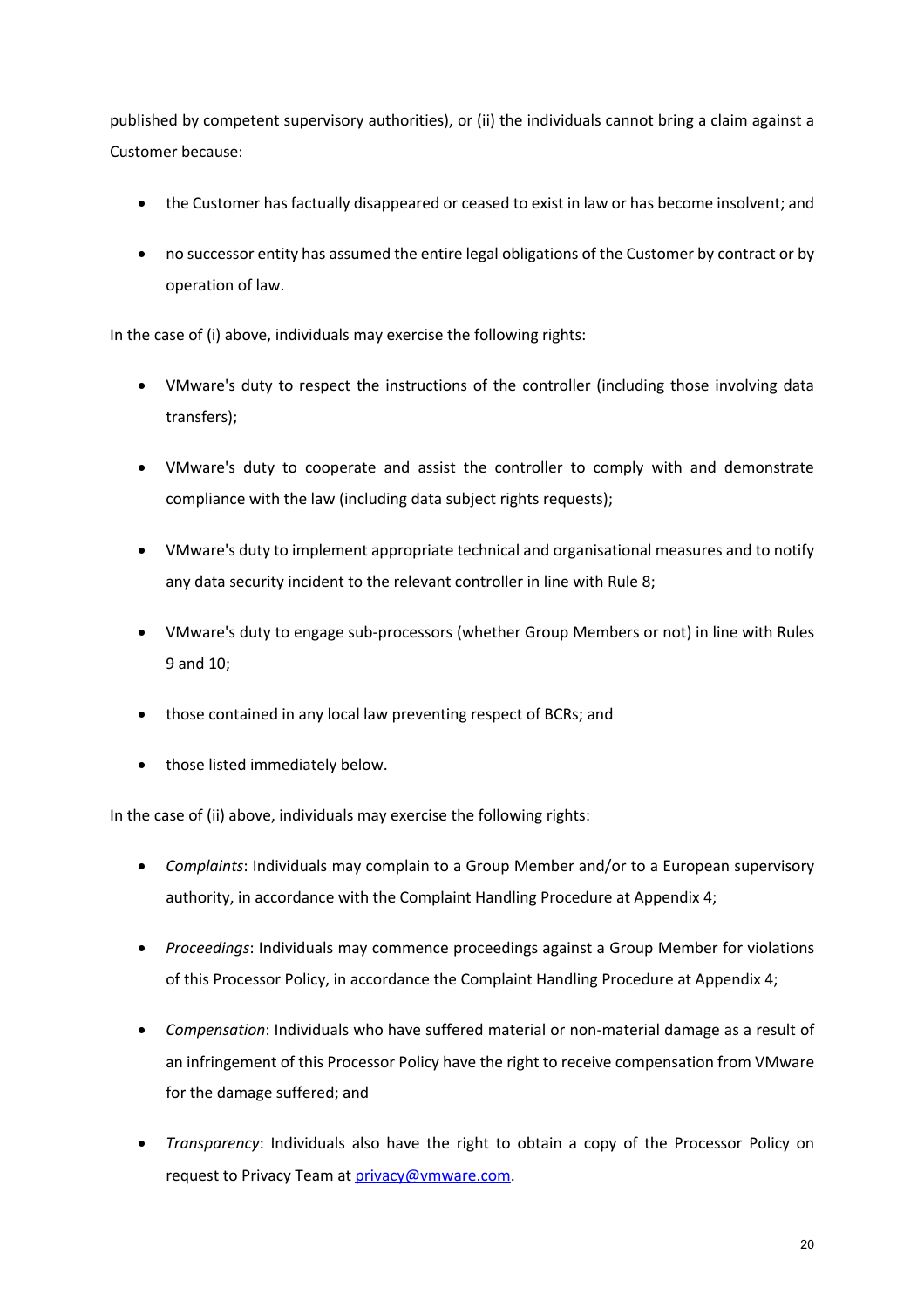## **Responsibility for breaches by non-European Group Members**

VMware International Unlimited Company will be responsible for ensuring that any action necessary is taken to remedy any breach of the Processor Policy by a non-European Group Member (or any non-European sub-processor appointed by a Group Member).

## In particular:

- if an individual can demonstrate damage it has suffered likely occurred because of a breach of this Processor Policy by a non-European Group Member (or a non-European sub-processor appointed by a Group Member), VMware International Unlimited Company will have the burden of proof to show that the non-European Group Member (or non-European subprocessor) is not responsible for the breach, or that no such breach took place; and
- where a non-European Group Member (or any non-European third party sub-processor acting on behalf of a Group Member) fails to comply with this Processor Policy, individuals may exercise their rights and remedies above against VMware International Unlimited Company and, where appropriate, receive compensation (as determined by a competent court or other competent authority) from VMware International Unlimited Company for any material or nonmaterial damage suffered as a result of a breach of this Processor Policy;

## **Shared liability for breaches with controllers**

Where VMware is engaged by a Customer to conduct processing and both are responsible for harm caused by the processing in breach of this Processor Policy, VMware accepts that both VMware and the Customer may be held liable for the entire damage in order to ensure effective compensation of the individual.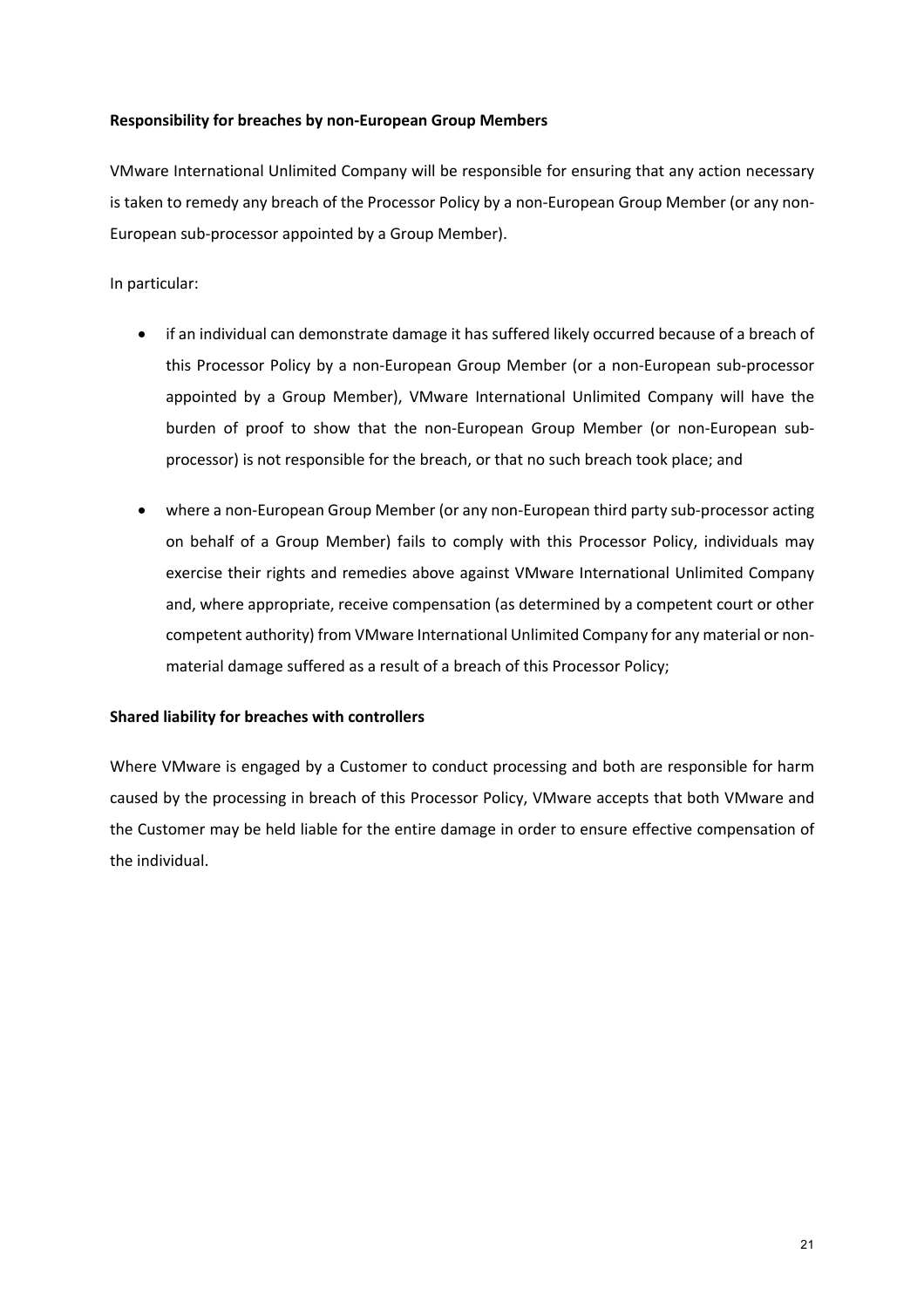# Part V: Related policies and procedures

## **APPENDIX 1**

## **VMWARE LIST OF GROUP MEMBERS**

## **VMware – EEA Entities**

| <b>Name of entity</b>                            | <b>Registered address</b>                                                       |
|--------------------------------------------------|---------------------------------------------------------------------------------|
| <b>Austria</b>                                   |                                                                                 |
| VMware Marketing Austria GmbH                    | Business Embassy. Sky 360, Operngasse 17-21, Bena Sky,<br>Vienna, 1040, Austria |
| <b>Bulgaria</b>                                  |                                                                                 |
| <b>VMware Bulgaria EOOD</b>                      | 16A, G.M. Dimitrov Blvd., Sofia, 1797, Bulgaria                                 |
| <b>Denmark</b>                                   |                                                                                 |
| <b>VMware Denmark ApS</b>                        | Linde Alle 9, Nærum, DK-2850, Denmark                                           |
| <b>France</b>                                    |                                                                                 |
| <b>VMware France SAS</b>                         | Tour Franklin, 100-101 Terrasse Boieldieu, Paris, 92042,<br>France              |
| <b>Ireland</b>                                   |                                                                                 |
| Bermuda<br>Unlimited<br><b>VMware</b><br>Limited | 70 Sir John Rogerson's Quay. Dublin 2, Ireland                                  |
| VMware International Unlimited<br>Company        | 70 Sir John Rogerson's Quay, Dublin 2, D02 R296, Ireland.                       |
| VMware International Marketing<br>Limited        | 70 Sir John Rogerson's Quay, Dublin 2, D02 R296, Ireland                        |
| <b>Netherlands</b>                               |                                                                                 |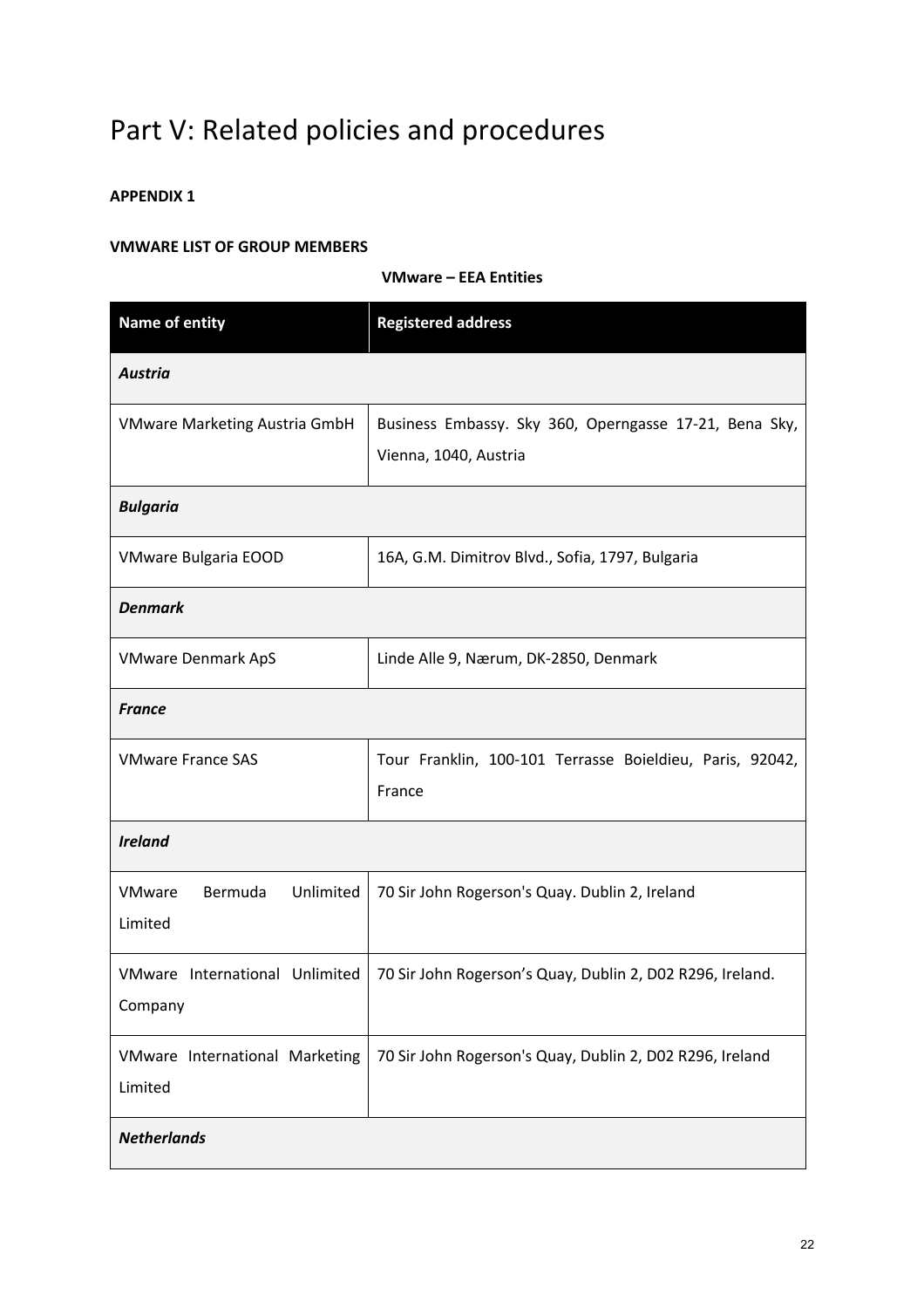| VMware Netherlands B.V. | Orteliuslaan 850, Nieuwegein, Utrecht, 3528 BB, Netherlands       |
|-------------------------|-------------------------------------------------------------------|
| <b>Italy</b>            |                                                                   |
| VMware Italy S.r.I      | Via Giovanni Spadolini 5/7 Torre A, Milano, 20141, Italy          |
| <b>Spain</b>            |                                                                   |
| VMware Spain, S.L.      | Calle Rafael Boti 26, 2 <sup>nd</sup> Floor, Madrid, 28023, Spain |
| <b>Sweden</b>           |                                                                   |
| VMware Sweden AB        | Gustav III's Boulevard 54-58, Solna, 69 74, Sweden                |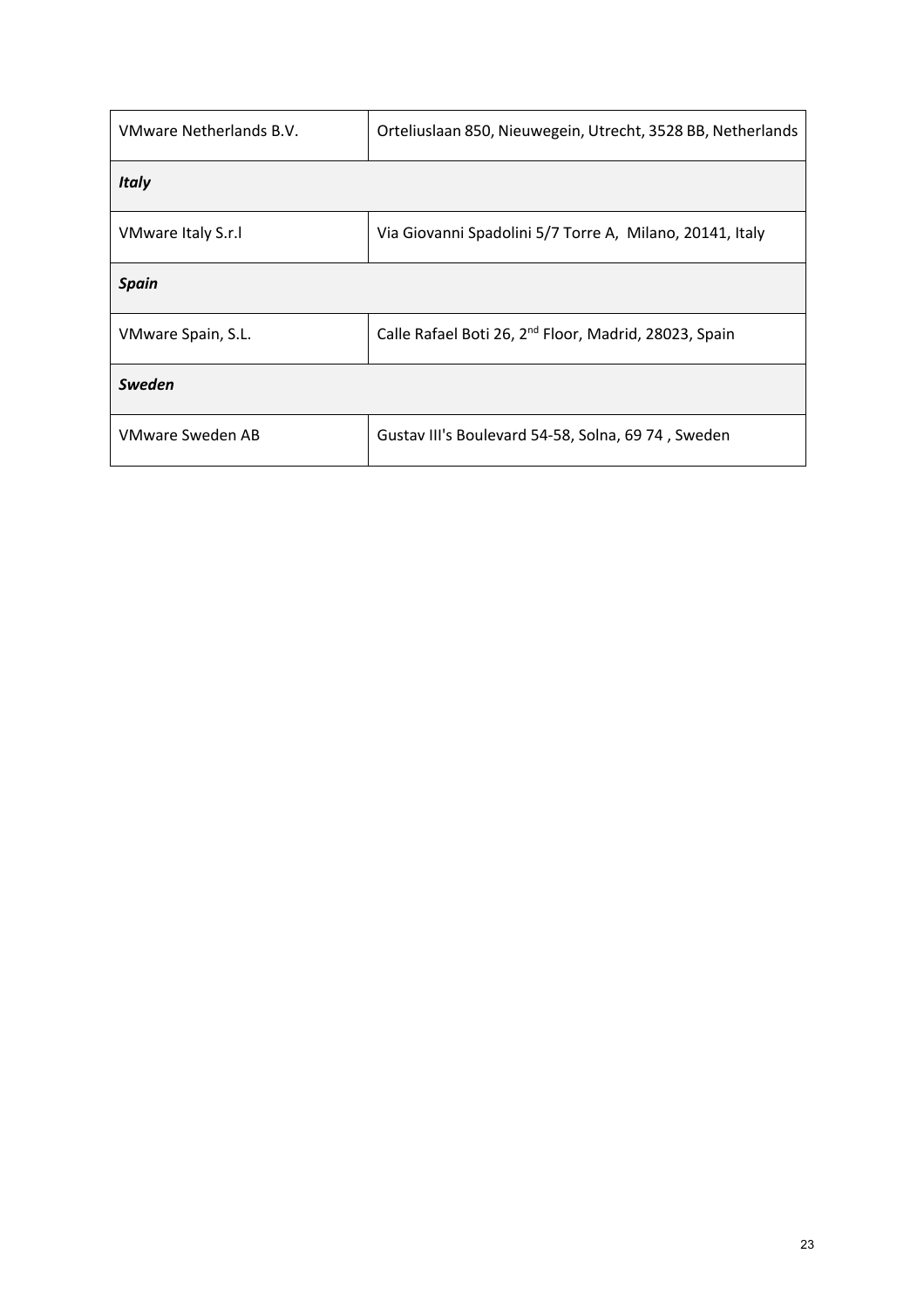## **VMware – Non-EEA Entities**

| <b>Name of entity</b>             | <b>Registered address</b>                                     |
|-----------------------------------|---------------------------------------------------------------|
| <b>Armenia</b>                    |                                                               |
| <b>VMware Eastern Europe</b>      | 22 Hanrapeutyan Street, Suite 5, Yerevan, 0010, Armenia       |
| <b>Australia</b>                  |                                                               |
| VMware Australia Pty Ltd          | L8, 175 Pitt Street, Sydney, New South Wales, 2000, Australia |
| <b>Brazil</b>                     |                                                               |
| VMware Software e Serviços Brasil | Rua Surubim, 504 3rd and 4th floors, suites 32,41,42, Cidade  |
| Ltda.                             | Monções, San Paolo, 04571-050, Brazil                         |
| Canada                            |                                                               |
| VMware Canada ULC.                | c/o La Barge Weinstein LLP, 515 Legget Drive, Suite 800,      |
|                                   | Ottawa, Ontario, K2K 3G4, Canada                              |
| China                             |                                                               |
| VMware Information Technology     | Room 308-312, Level 8, 17, 18, So. Wing of Tower C, Raycom    |
| (China) Co, Ltd                   | InfoTech Park, 2 Kexueyuan South Road, Haidian District,      |
|                                   | Beijing, China 100190                                         |
| <b>Costa Rica</b>                 |                                                               |
| VMware Costa Rica Ltda.           | 600m N de Plaza Real Cariari, Zona Franca America, Edificio   |
|                                   | F32, San Francisco, Heredia, Costa Rica                       |
| <b>Dubai</b>                      |                                                               |
| <b>VMware Middle East FZ-LLC</b>  | 702A-704A 7th Floor, Business Central Tower A, Dubai          |
|                                   | Internet City, Dubai, UAE                                     |
| <b>Hong Kong</b>                  |                                                               |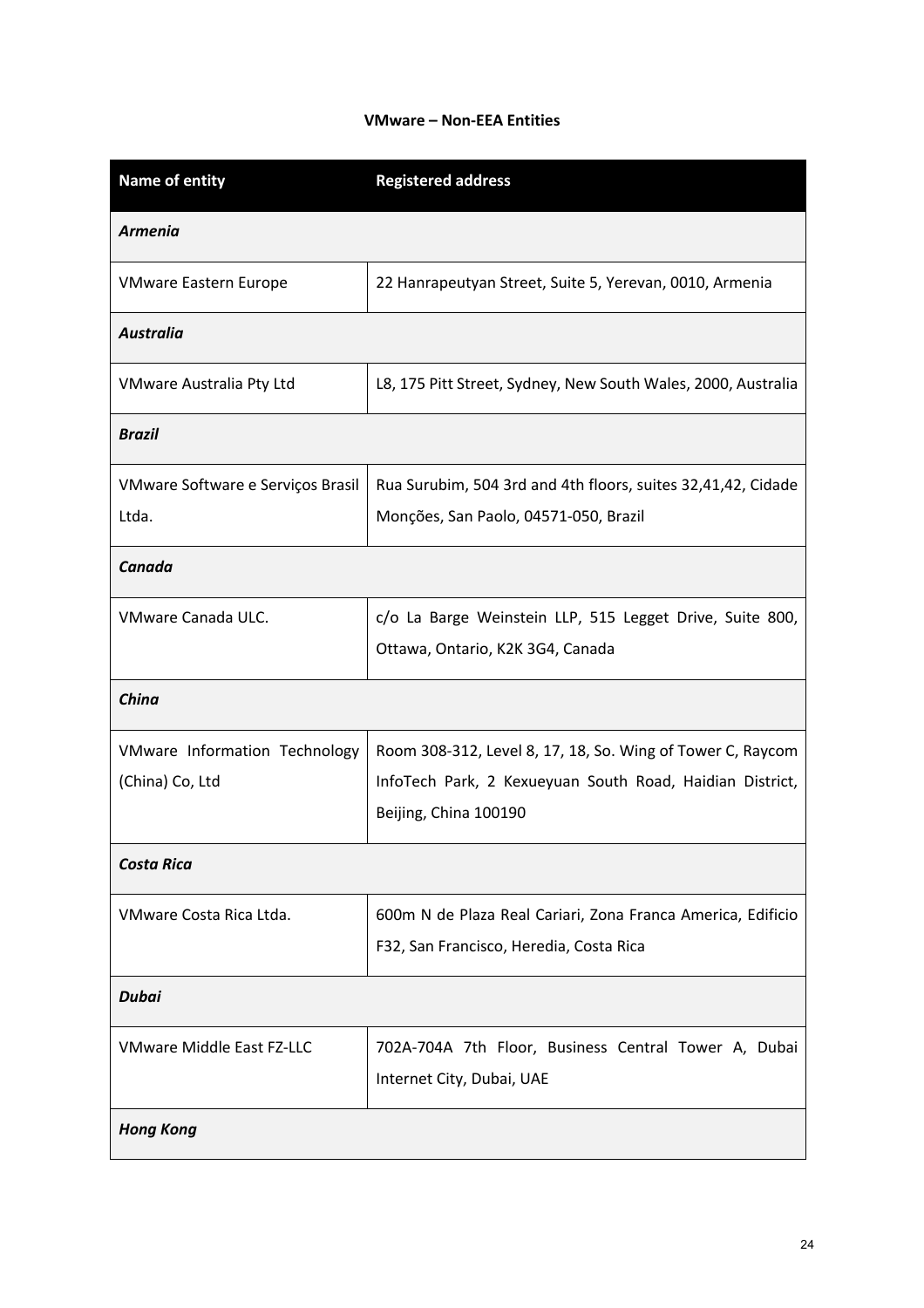| <b>VMware Hong Kong Limited</b>          | Suites 401-02 & 12-14, 4/F Cityplaza 4, 12 Taikoo Wan Rd,<br>Taikoo Shing, Hong Kong                                       |
|------------------------------------------|----------------------------------------------------------------------------------------------------------------------------|
| <b>India</b>                             |                                                                                                                            |
| VMware Software India Private<br>Limited | Kalyani Magnum, Tower 1, 3rd Floor. Doraisanipalya, IIM<br>Post, Bannergha Road, Bangalore, Karnakata-KS, 560076,<br>India |
| <b>Israel</b>                            |                                                                                                                            |
| VMware Israel Ltd                        | Ampa Building, 3 Sapir Street, POB 125, Tel Aviv, Israel, 46733                                                            |
| Japan                                    |                                                                                                                            |
| VMware, K.K.                             | 13F Hamamatsucho Square, 1-30-5, Hamamatsucho, Minato-<br>ku, Tokyo 105-0013, Japan                                        |
| <b>Korea</b>                             |                                                                                                                            |
| VMware Korea Co Ltd                      | Samsung-Dong, ASEM Tower, 13th Floor, 517, Yeongdong-<br>daero, Gangnam-gu, Seoul, 06164, Korea                            |
| <b>Malaysia</b>                          |                                                                                                                            |
| VMware Malaysia SDN. BHD.                | Suite 6.01, 6th Floor, Plaza See Hoy Char, Jalan Raja Chulan,<br>Kuala Lumpur Wilayah Persekutuan, 50200 Malaysia          |
| <b>New Zealand</b>                       |                                                                                                                            |
| <b>VMware NZ Company</b>                 | Level 19, 157 Lambton Quay, Wellington, 6011, New Zealand                                                                  |
| <b>Singapore</b>                         |                                                                                                                            |
| <b>VMware Singapore Pte Ltd</b>          | 1 Marina Boulevard, #28-00, Singapore, 018989, Singapore                                                                   |
| <b>Switzerland</b>                       |                                                                                                                            |
| <b>VMware Switzerland GmbH</b>           | Hardturmstrasse 181, Zurich, 8005, Switzerland                                                                             |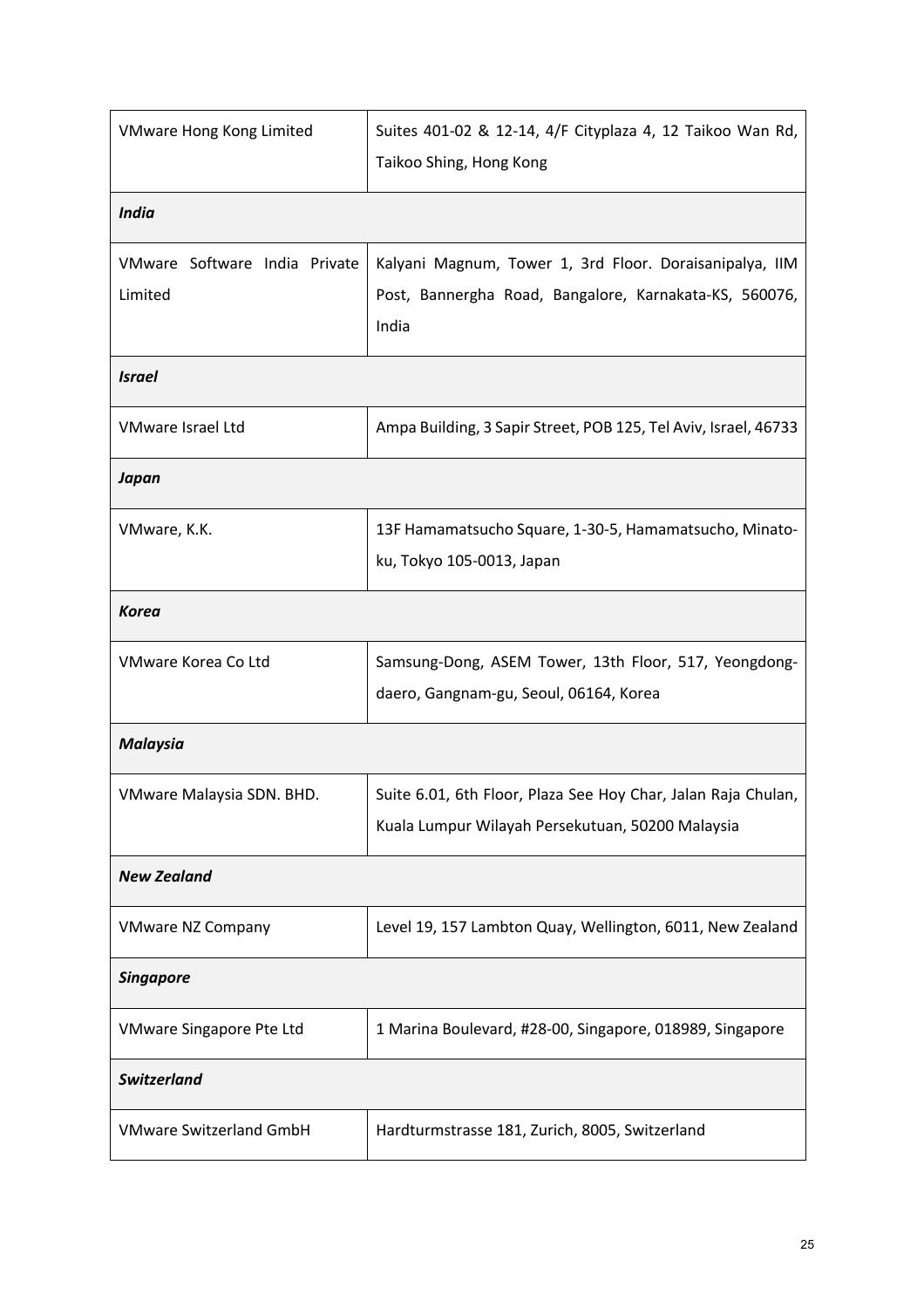| <b>Taiwan</b>                                                             |                                                                                                                                                      |
|---------------------------------------------------------------------------|------------------------------------------------------------------------------------------------------------------------------------------------------|
| VMware<br>Information<br>Taiwan<br><b>Technology LLC</b>                  | The Executive Center, 57th Flr Taipei 101 Tower, 7 Xinyi Road,<br>Taipei, Taiwan                                                                     |
| <b>Thailand</b>                                                           |                                                                                                                                                      |
| VMware (Thailand) Co. Ltd                                                 | Level 33, Suites No. 3325,3359-3365 Sukhumvit Road,<br>Khwaeng - North Klongtoey, Khet -Wattanam Bangkok<br>Metropolis, 10110, Thailand.             |
| <b>Turkey</b>                                                             |                                                                                                                                                      |
| Software<br>Turkey<br>VMware<br>Solutions and Services Company<br>Limited | Levent Mah. Büyükdere Cad. Business Towers, Tower 2,<br>Floor: 26 34330, Besiktas, Istanbul, Turkey                                                  |
| <b>United Kingdom</b>                                                     |                                                                                                                                                      |
| <b>VMware UK Limited</b>                                                  | 9th Floor 107 Cheapside, London, EC2V 6DN, United<br>Kingdom                                                                                         |
| <b>United States of America</b>                                           |                                                                                                                                                      |
| AirWatch LLC                                                              | The Corporation Trust Company, 1209 Orange Street,<br>Wilmington, Delaware, 19801, USA                                                               |
| A.W.S. Holding, LLC                                                       | c/o Corporation Service Company, 2711 Centerville Road,<br>Suite 400, Wilmington, Delaware 19808, USA                                                |
| CloudHealth Technologies, LLC                                             | 280 Summer Street, 6th Floor, Boston MA 02210, USA                                                                                                   |
| Datrium, Inc                                                              | 280 Summer Street, 6th Floor, Boston Massachusetts, 02210,<br><b>USA</b>                                                                             |
| Lastline, LLC                                                             | 251 Little Falls Drive, Wilmington DE 19808, United States<br>(Principal place of business: 3401 Hillview Ave, Palo Alto,<br>California, 94304, USA) |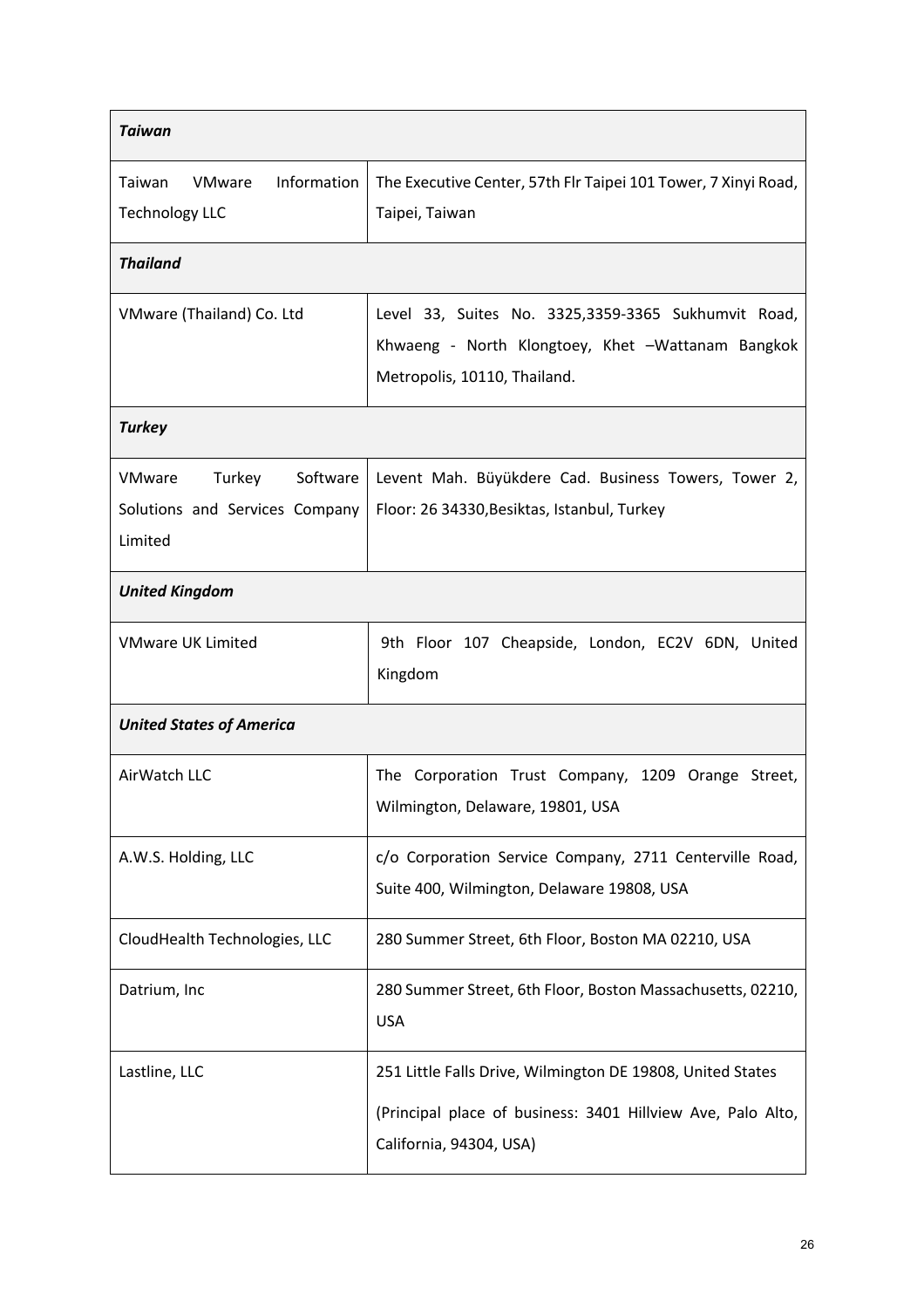| Nicira Inc              | The Corporation Trust Company, 1209 Orange Street,<br>Wilmington, Delaware 19801, USA                                                                                            |
|-------------------------|----------------------------------------------------------------------------------------------------------------------------------------------------------------------------------|
| Nyansa, Inc             | 3401 Hillview Ave, Palo Alto, California, 94304, USA                                                                                                                             |
| Pivotal Software, Inc.  | 3401 Hillview Ave, Palo Alto, California, 94304, USA                                                                                                                             |
| Carbon Black LLC        | 3401 Hillview Avenue, Palo Alto CA 94304, USA                                                                                                                                    |
| Velocloud Networks, LLC | 3401 Hillview Ave Palo Alto, CA 94304, USA                                                                                                                                       |
| VMware, Inc.            | The Corporation Trust Company, 1209 Orange Street,<br>Wilmington, Delaware, 19801, USA<br>(Principal place of business: 3401 Hillview Ave, Palo Alto,<br>California, 94304, USA) |
| VMware Global, Inc      | The Corporation Trust Company, 1209 Orange Street,<br>Wilmington, Delaware, 19801, USA                                                                                           |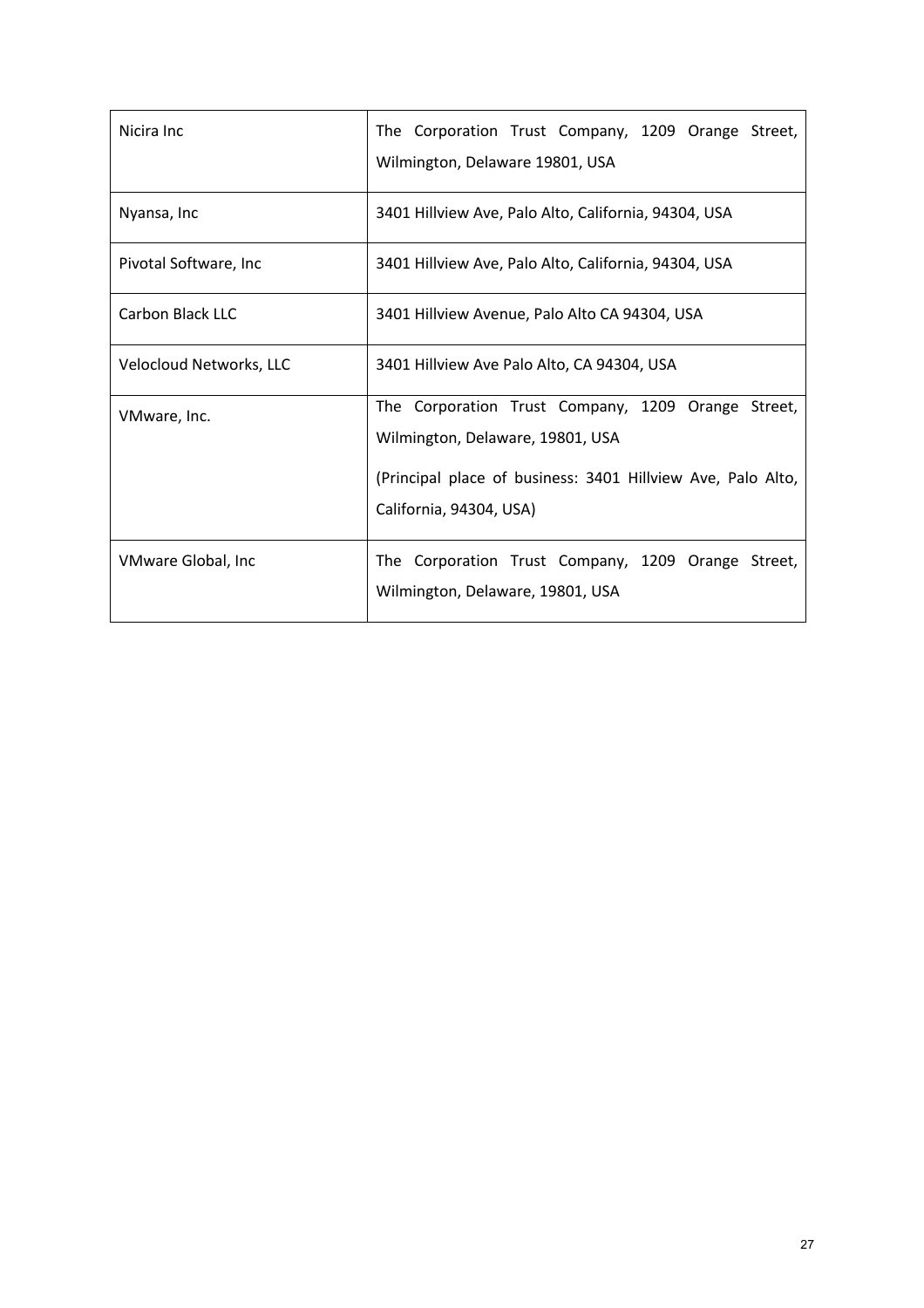## **APPENDIX 2**

#### **PRIVACY TRAINING REQUIREMENTS**

#### **1. Background**

- 1.1 The "Binding Corporate Rules: Processor Policy" (the "**Processor Policy**") provides a framework for the transfer of personal information between VMware group members ("**Group Members**"). This document sets out the requirements for VMware to train its staff members on the requirements of the Processor Policy.
- *1.2* VMware must train staff members on the basic principles of data protection, confidentiality and information security awareness. This must include training on applicable data protection laws, including European data protection laws.
- 1.3 Certain staff members must receive additional, tailored training on the Processor Policy and specific data protection issues relevant to their role. This training is further described below and is repeated on a regular basis.

## *2.* **Responsibility for the Privacy Training Program**

- 2.1 VMware's Ethics & Compliance Team has overall responsibility for privacy training at VMware, with input with colleagues from other functional areas, as appropriate. They will review training from time to time to ensure it addresses all relevant aspects of the Processor Policy.
- 2.2 VMware's senior management is committed to the delivery of data protection training courses, and will ensure that staff are required to participate, and given appropriate time to attend, such courses. Course attendance must be monitored, for example through VMware's e-learning platforms.
- 2.3 Instances of persistent non-attendance data protection training courses will be escalated through VMware's internal progressive discipline process for action by VMware's Employee Relations team (working in conjunction with VMware's Ethics & Compliance Team). Such action may include escalation of non-attendance to appropriate managers within VMware who will be responsible and held accountable for ensuring that the individual(s) concerned attend and actively participate in such training.

## **3. Delivery of the training courses**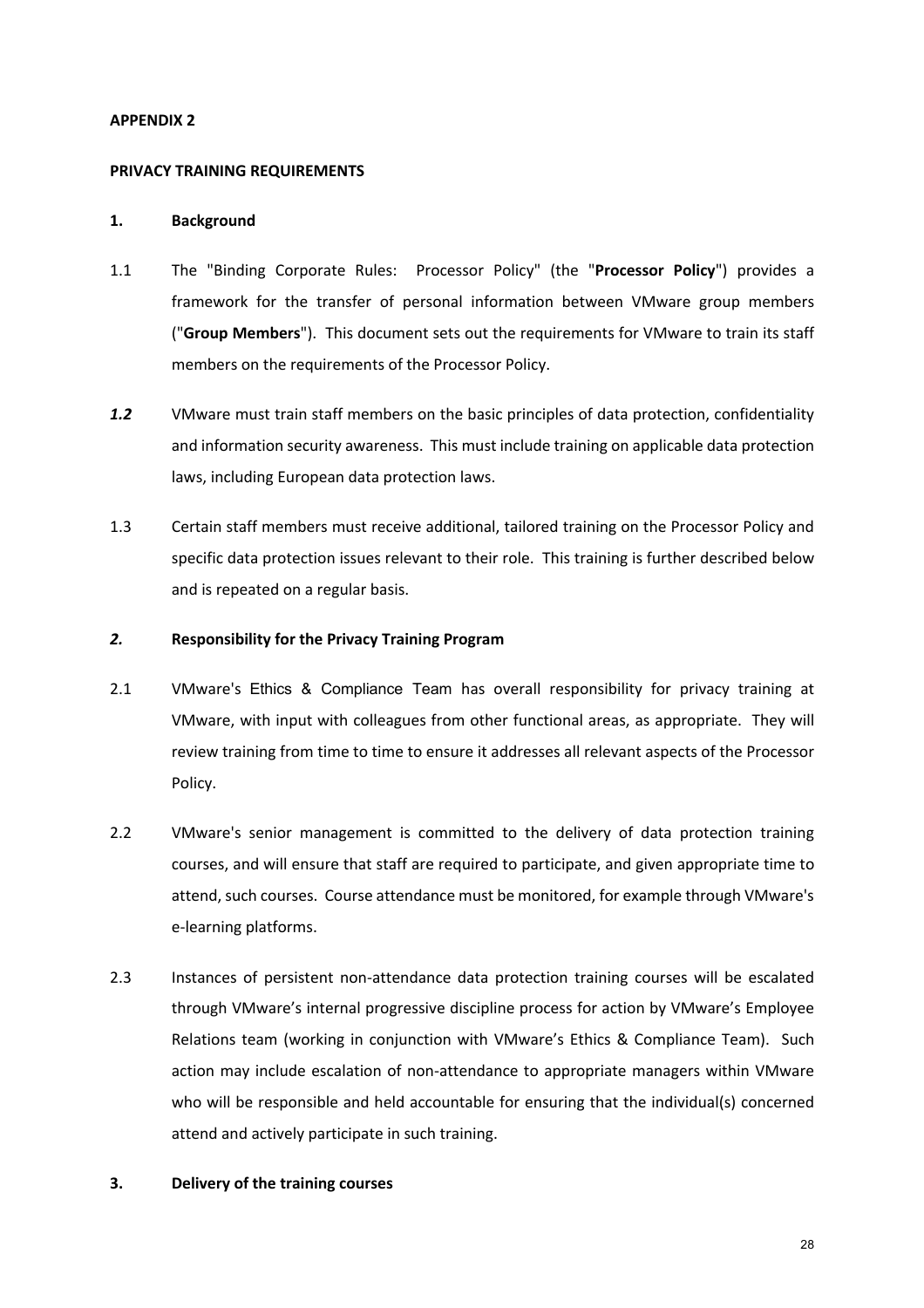- **3.1** VMware will deliver training courses that are designed to be both informative and userfriendly.
- 3.2 VMware staff members must complete data protection training (including training on the Processor Policy):
	- (a) as part of their new hire program;
	- (b) as part of a regular refresher training at least once every two years;
	- (c) as and when necessary to stay aware of changes in the law; and
	- (d) as and when necessary to address any compliance issues arising from time to time.
- 3.3 Certain staff members must receive supplemental specialist training, in particular staff members who work in cloud services delivery and customer support. Specialist training may be tailored as necessary to the course participants.

## **4. Training on data protection**

- 4.1 VMware's training on data protection and the Processor Policy will cover the following main areas:
- 4.1.1 Data Protection and the BCRs:
	- (a) What is data protection law?
	- (b) What are key data protection terminology and concepts?
	- (c) What are the data protection principles?
	- (d) How does data protection law affect VMware internationally?
	- (e) What are BCRs for Processors?
	- (f) What are VMware's BCR commitments?
- 4.1.2 Where relevant to a staff member's role, training will cover the following procedures under the Processor Policy:
	- (a) Data Subject Rights Procedure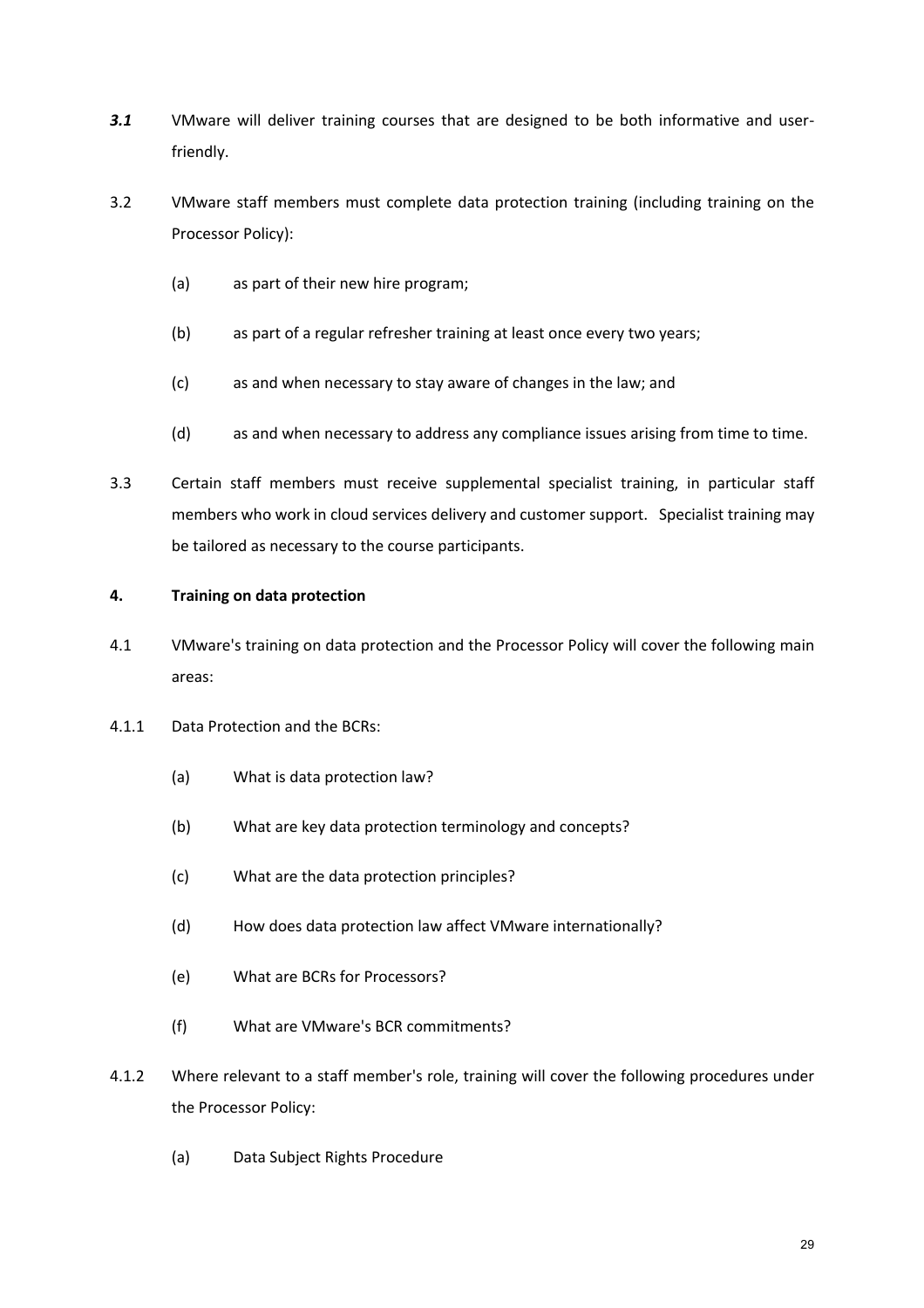- (b) Audit Protocol
- (c) Updating Procedure
- (d) Cooperation Procedure
- (e) Complaint Handling Procedure
- (f) Government Data Request Procedure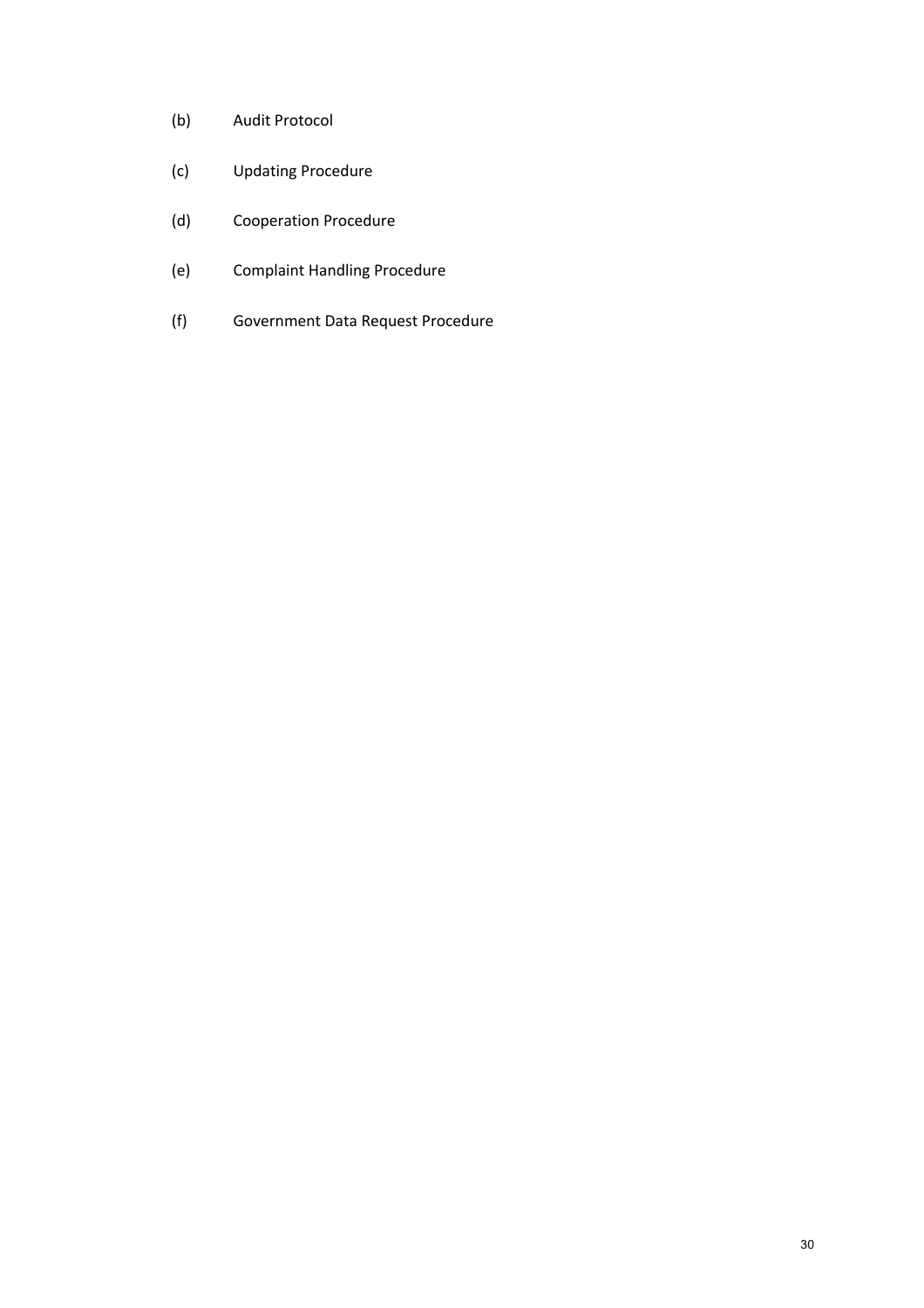## **APPENDIX 3**

## **AUDIT PROTOCOL**

#### **1. Background**

- 1.1 VMware's "Binding Corporate Rules: Processor Policy" (the "**Processor Policy**") safeguards personal information transferred between the VMware group members ("**Group Members**").
- 1.2 VMware must audit its compliance with the Processor Policy on a regular basis, and this document describes how and when VMware must perform such audits. Although this Audit Protocol describes the formal assessment process by which VMware will audit its compliance with the Processor Policy, this is only one way in which VMware ensures that the provisions of the Processor Policy are observed, and corrective actions taken as required.
- 1.3 In particular, VMware's Privacy Team provides ongoing guidance about the processing of personal information and will continually assess the processing of personal information by Group Members for potential privacy-related risks and compliance with the Processor Policy.

#### **2. Conduct of an audit**

## *Overview of audit requirements*

- 2.1 Compliance with the Processor Policy is overseen on a day-to-day basis by the Privacy Team. The internal audit teams are responsible for performing and/or overseeing independent audits of compliance by VMware's Group Members and business functions with the Processor Policy and will ensure that such audits address all aspects of the Policies as described in Section 2.5.
- 2.2 The internal audit teams are responsible for ensuring that any issues or instances of noncompliance by VMware Group Members or business functions with the Processor Policy are brought to the attention of the Privacy Team and for recommending where corrective actions must be taken. Serious non-compliance issues will be escalated to the Board of Directors in accordance with paragraph 2.9
- 2.3 The Customer (or auditors acting on its behalf) may audit VMware for compliance with the commitments made in the Processor Policy and may extend such audits to any sub-processors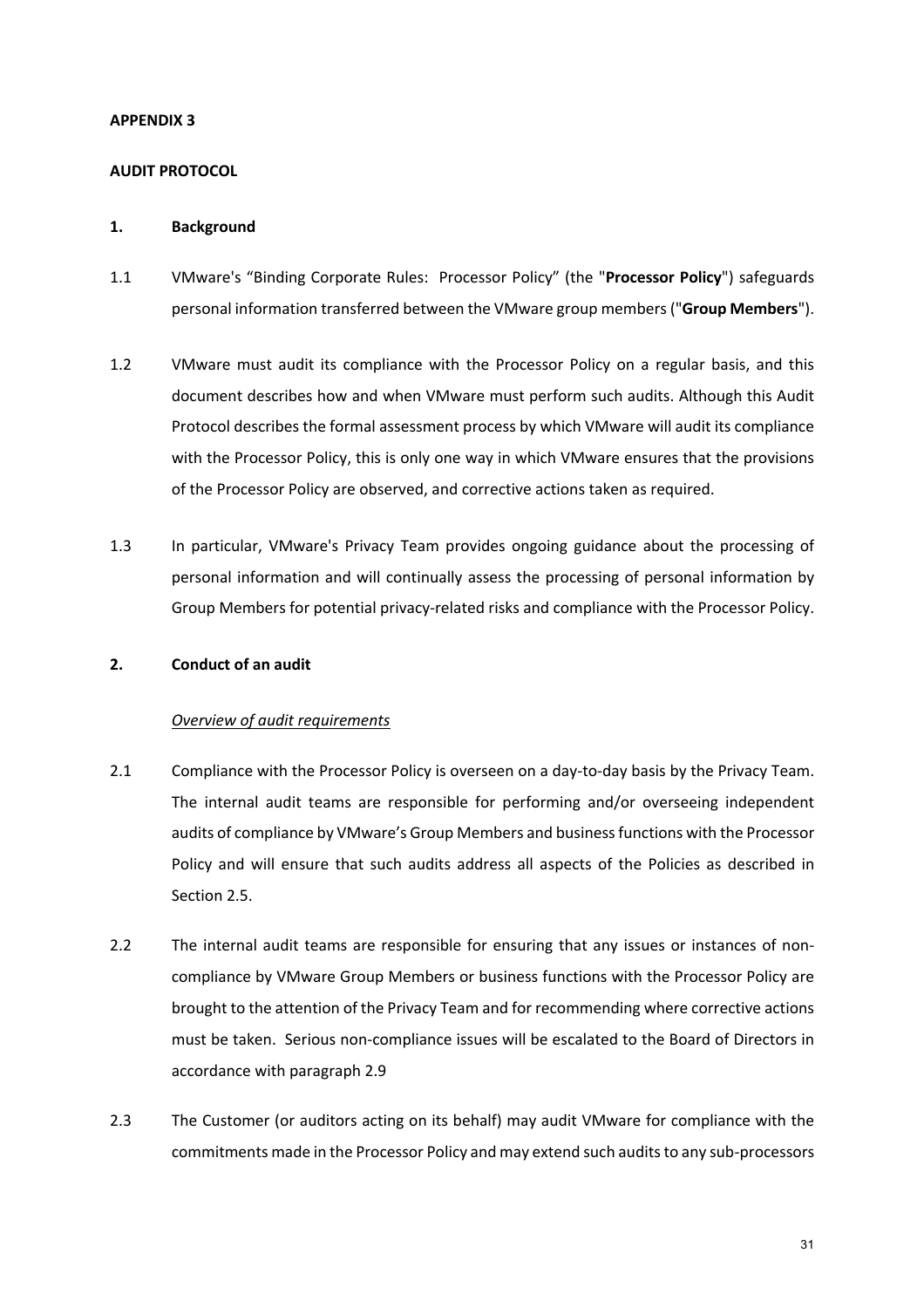acting on VMware's behalf in respect of such processing. Such audits shall be conducted in accordance with the terms of Customer's contract with VMware.

## *Frequency of audit*

- 2.4 Audits of compliance with the Processor Policy by VMware Group Members and business functions are conducted:
	- (a) regularly in accordance with VMware's audit procedures;
	- (b) at the request of the Privacy Team and / or the Board of Directors (for example, in response to a specific incident); and/or
	- (c) (with respect to audits of the Processor Policy), as required by the terms of the Customer's contract with VMware.

## *Scope of audit*

- 2.5 The internal audit teams will determine the scope of an audit following a risk-based analysis that takes into account relevant criteria such as:
	- (a) areas of current regulatory focus;
	- (b) areas of specific or new risk for the business;
	- (c) areas with changes to the systems or processes used to safeguard information;
	- (d) areas where there have been previous audit findings or complaints;
	- (e) the period since the last review; and
	- (f) the nature and location of the personal information processed.
- 2.6 In the event that a Customer exercises its right to audit VMware for compliance with the Processor Policy, the scope of the audit shall be limited to the data processing facilities, data files and documentation relating to that Customer.

## *Auditors*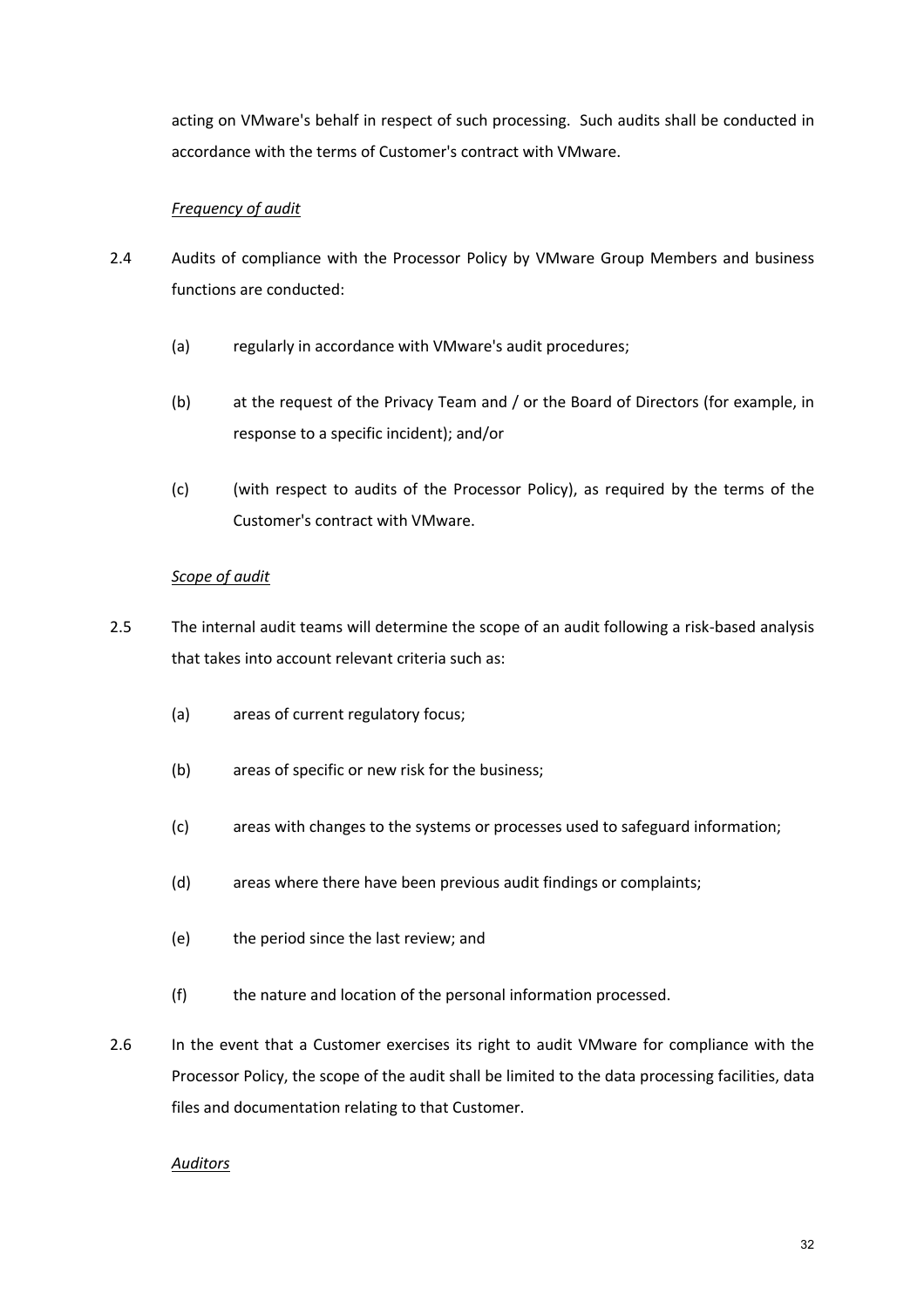- 2.7 Audit of compliance with the Processor Policy (including any related procedures and controls) by Group Members and business functions will be undertaken by the internal audit teams, or by independent and experienced professional auditors retained by the internal audit teams, acting under a duty of confidence and in possession of the required professional qualifications, as necessary to perform audits of compliance with the Processor Policy (including any related procedures and controls) relating to data privacy.
- 2.8 If a Customer exercises its right to audit VMware for compliance with the Processor Policy, such audit may be undertaken by that Customer, or by independent and suitably experienced auditors approved by that Customer, in accordance with the terms of the Customer's contract with VMware.

## *Reporting*

- 2.9 Results of any audits of compliance with the Processor Policy must be submitted to the Privacy Team and, if the report reveals breaches or the potential for breaches of a serious nature (for example, presenting a risk of potential harm to individuals or to the business), to the Audit Committee (made up of members of the Board of Directors).
- 2.10 Upon request and subject to applicable law and respect for the confidentiality and trade secrets of the information provided, VMware will provide an accurate summary of the results of the most recent data privacy audits of the Processor Policy (including any related procedures and controls):
	- (a) to competent supervisory authorities; and
	- (b) to the extent that an audit of compliance with the Processor Policy relates to personal information VMware processes on behalf of a Customer, to that Customer.
- 2.11 The Privacy Team is responsible for liaising with the competent supervisory authorities for the purpose of providing the information outlined in paragraph 2.10.

## *Supervisory authority audits*

2.12 VMware agrees that competent supervisory authorities may audit Group Members for the purpose of reviewing compliance with the Processor Policy (including any related procedures and controls) in accordance with the Binding Corporate Rules: Cooperation Procedure.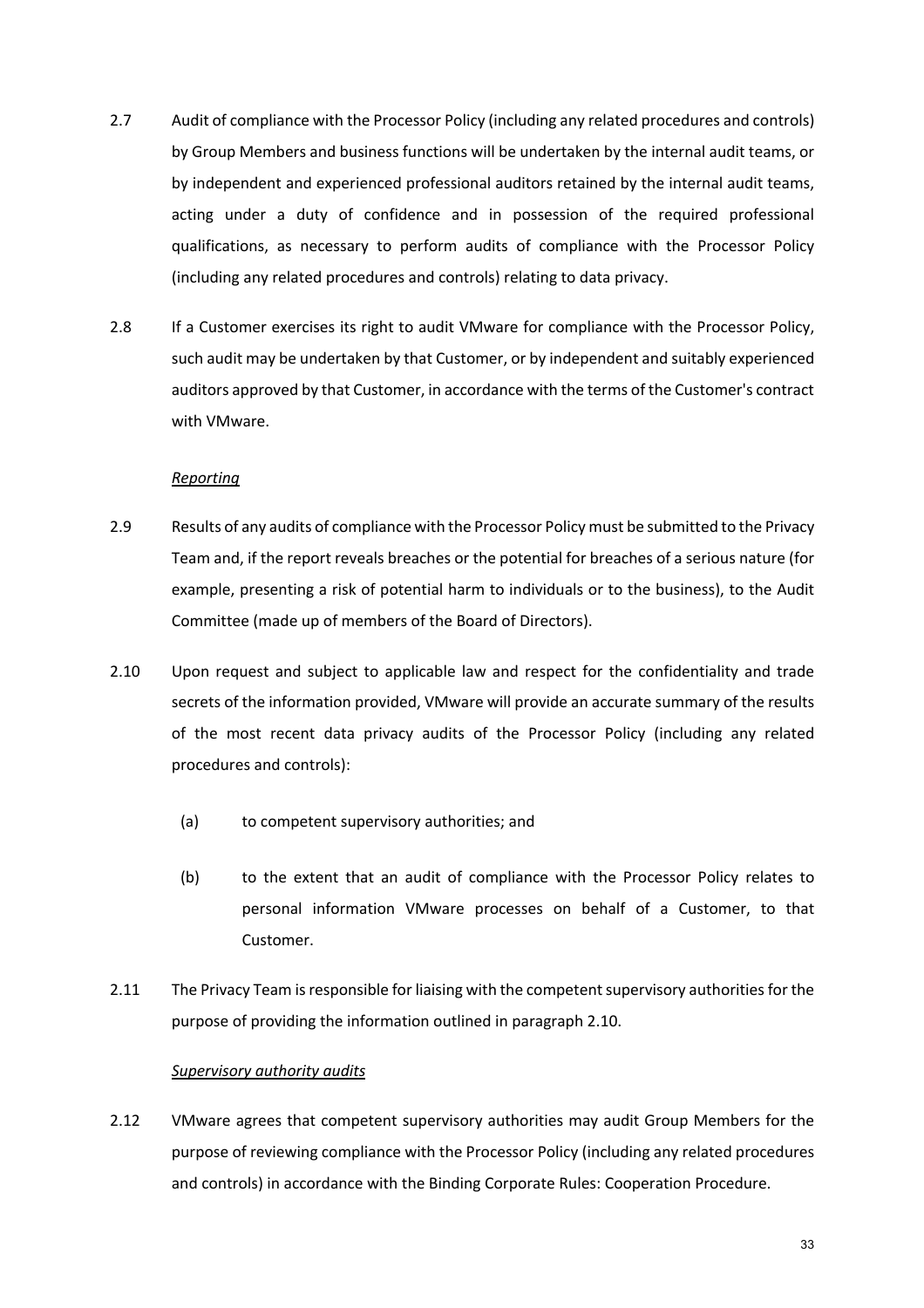## **APPENDIX 4**

#### **COMPLAINT HANDLING PROCEDURE**

- **1.** Background
- 1.1 VMware's "Binding Corporate Rules: Processor Policy" (the "**Processor Policy**") safeguards personal information transferred between the VMware group members ("**Group Members**").
- 1.2 This Complaint Handling Procedure describes how complaints brought by an individual whose personal information is processed by VMware under the Processor Policy must be addressed and resolved.
- 1.3 This procedure will be made available to Customers on whose behalf VMware processes personal information under the Processor Policy.
- **2.** How individuals can bring complaints
- 2.1 Any individuals may raise a data protection question, concern or complaint in connection with this Processor Policy by e-mailing privacy@vmware.com.
- **3.** Complaints under the Processor Policy
- 3.1 *Communicating complaints to the Customer*
- 3.1.1 Where a complaint is brought in respect of the Processor Policy (whereby VMware is processing personal information as a processor on behalf of a Customer), VMware will communicate the details of the complaint to the relevant Customer without undue delay and without handling it (unless VMware) has agreed in the terms of its contract with the Customer to handle complaints).
- 3.1.2 VMware will provide assistance to the Customer to investigate the complaint, in accordance with the terms of its contract with the Customer and as instructed by the Customer.
- 3.2 *What happens if a Customer no longer exists?*
- 3.2.1 In circumstances where a Customer has disappeared, no longer exists or has become insolvent, and no successor entity has taken its place, individuals whose personal information are processed under the Processor Policy have the right to complain to VMware and VMware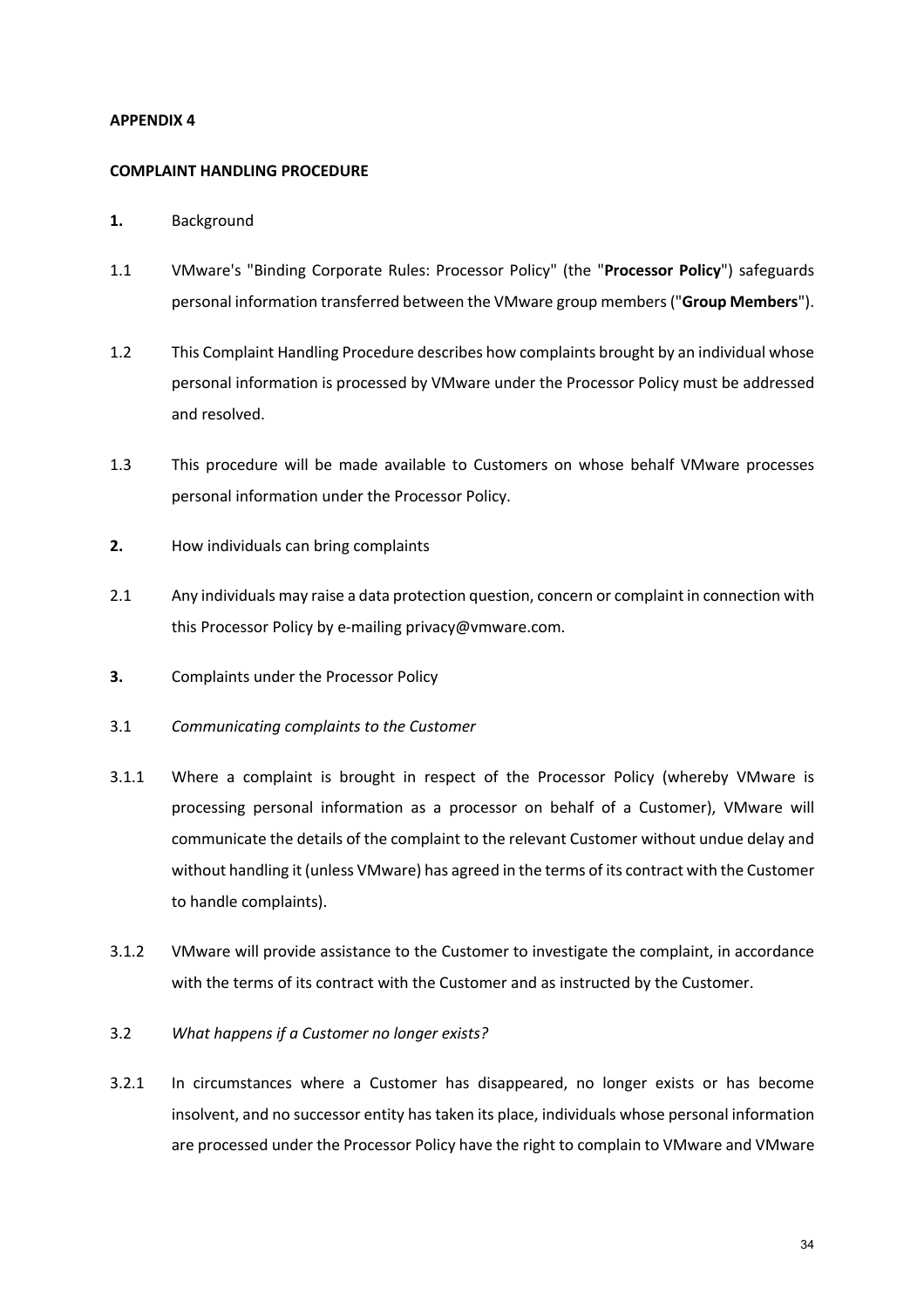will handle such complaints in accordance with paragraph 4 below of this Complaint Handling Procedure.

- 3.2.2 In such cases, individuals may also have the right to complain to a competent supervisory authority and/or to lodge a claim with a court of competent jurisdiction, including where they are not satisfied with the way in which their complaint has been resolved by VMware. Such complaints and proceedings will be handled in accordance with paragraph 5 below of this Complaint Handling Procedure.
- **4.** Complaints where Customer no longer exists
- 4.1 *Who handles complaints?*
- 4.1.1 All questions, concerns, or complaints in respect of the Processor Policy will be handled through the Privacy Team. The Privacy Team will liaise with colleagues from relevant business and support units as necessary to address and resolve such questions, concerns and complaints.
- 4.2 *What is the response time?*
- 4.2.1 The Privacy Team will acknowledge receipt of a question, concern or complaint to the individual concerned without undue delay, investigating and making a substantive response within one (1) month.
- 4.2.2 If, due to the complexity of the complaint, a substantive response cannot be given within this period, the Privacy Team will advise the individual accordingly and provide a reasonable estimate (not exceeding two (2) months) of the timescale within which a substantive response will be provided.
- 4.3 *What happens if an individual disputes a finding?*
- 4.3.1 If the individual notifies the Privacy Team that it disputes any aspect of the response finding, the Privacy Team will refer the matter to the Chief Privacy Officer. The Chief Privacy Officer will review the case and advise the individual of his or her decision either to accept the original finding or to substitute a new finding. The Chief Privacy Officer will respond to the complainant within one (1) month from being notified of the escalation of the dispute.
- 4.3.2 As part of its review, the Chief Privacy Officer may arrange to meet the parties to the dispute to attempt to resolve it. If, due to the complexity of the dispute, a substantive response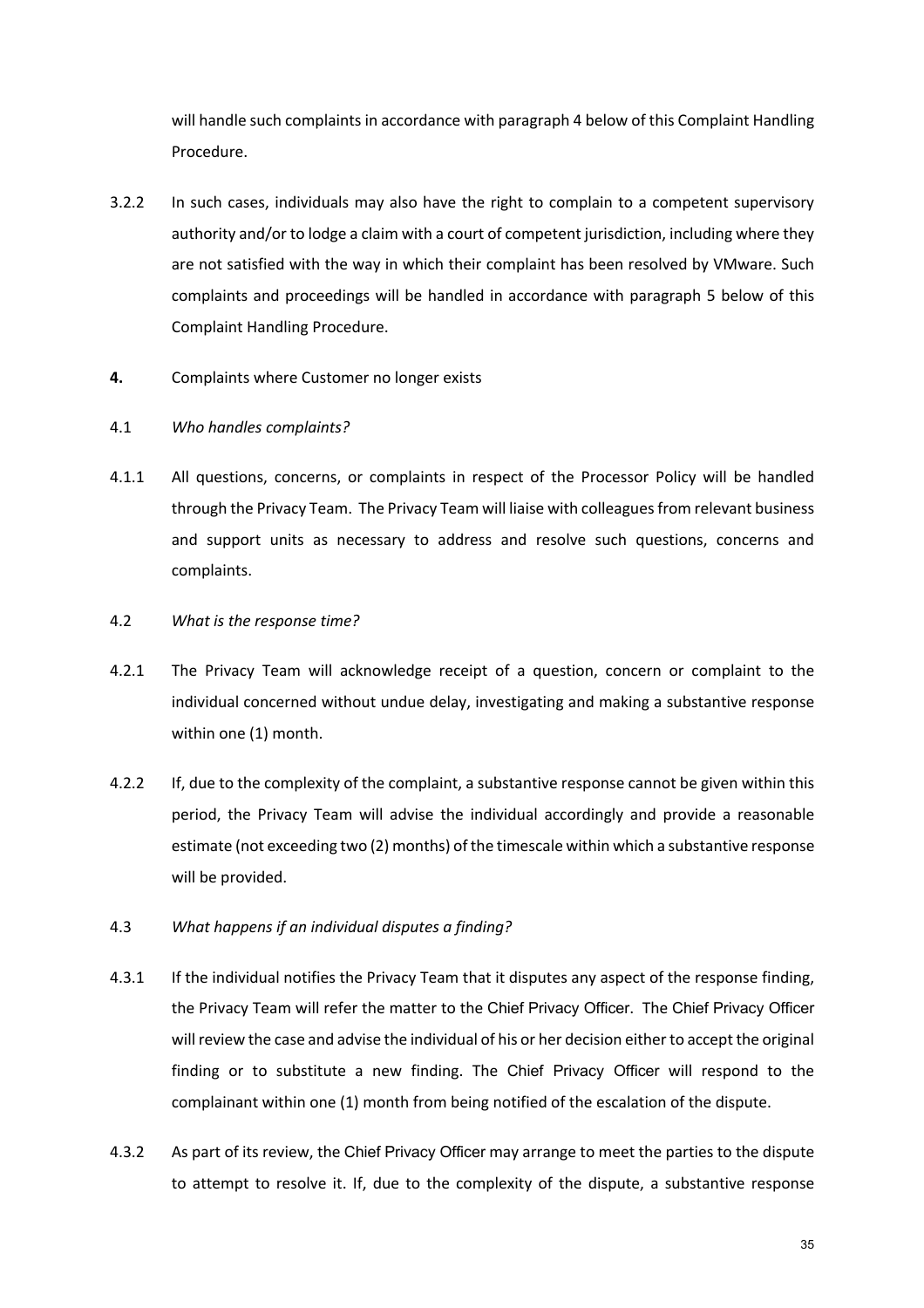cannot be given within one (1) month of its escalation, the Chief Privacy Officer will advise the complainant accordingly and provide a reasonable estimate for the timescale within which a response will be provided which will not exceed two (2) months from the date the dispute was escalated.

- 4.3.3 If the complaint is upheld, the Chief Privacy Officer will arrange for any necessary steps to be taken as a consequence.
- **5.** Right to complain to a competent supervisory authority and to commence proceedings
- 5.1 Where individuals' personal information are processed in Europe by a Group Member acting as a Processor and/or transferred to a Group Member located outside Europe under the Processor Policy then those individuals have certain additional rights to pursue effective remedies for their complaints, as described in paragraphs 5.3 to 5.7 below.
- 5.2 VMware accepts that complaints and claims made under this Complaint Handling Procedure may be lodged by a non-for-profit body, organisation or association acting on behalf of an individual.
- 5.3 The individuals described in paragraph 5.1 have the right to complain to a competent supervisory authority (in accordance with paragraphs 5.4 and 5.5) and/or to commence proceedings in a court of competent jurisdiction (in accordance with paragraphs 5.6 and 5.7) in accordance with applicable data protection laws, whether or not they have first complained directly to the Customer or to VMware under this Complaints Handling Procedure.

## *Complain to a supervisory authority*

- 5.4 If such an individual wishes to complain about VMware's processing of his or her personal information to a supervisory authority on the basis that a European Group Member has processed personal information in breach of the Processor Policy or in breach of applicable data protection laws, he or she may complain to the supervisory authority in the European territory:
	- (a) of his or her habitual residence;
	- (b) of his or her place of work; or
	- (c) where the alleged infringement occurred.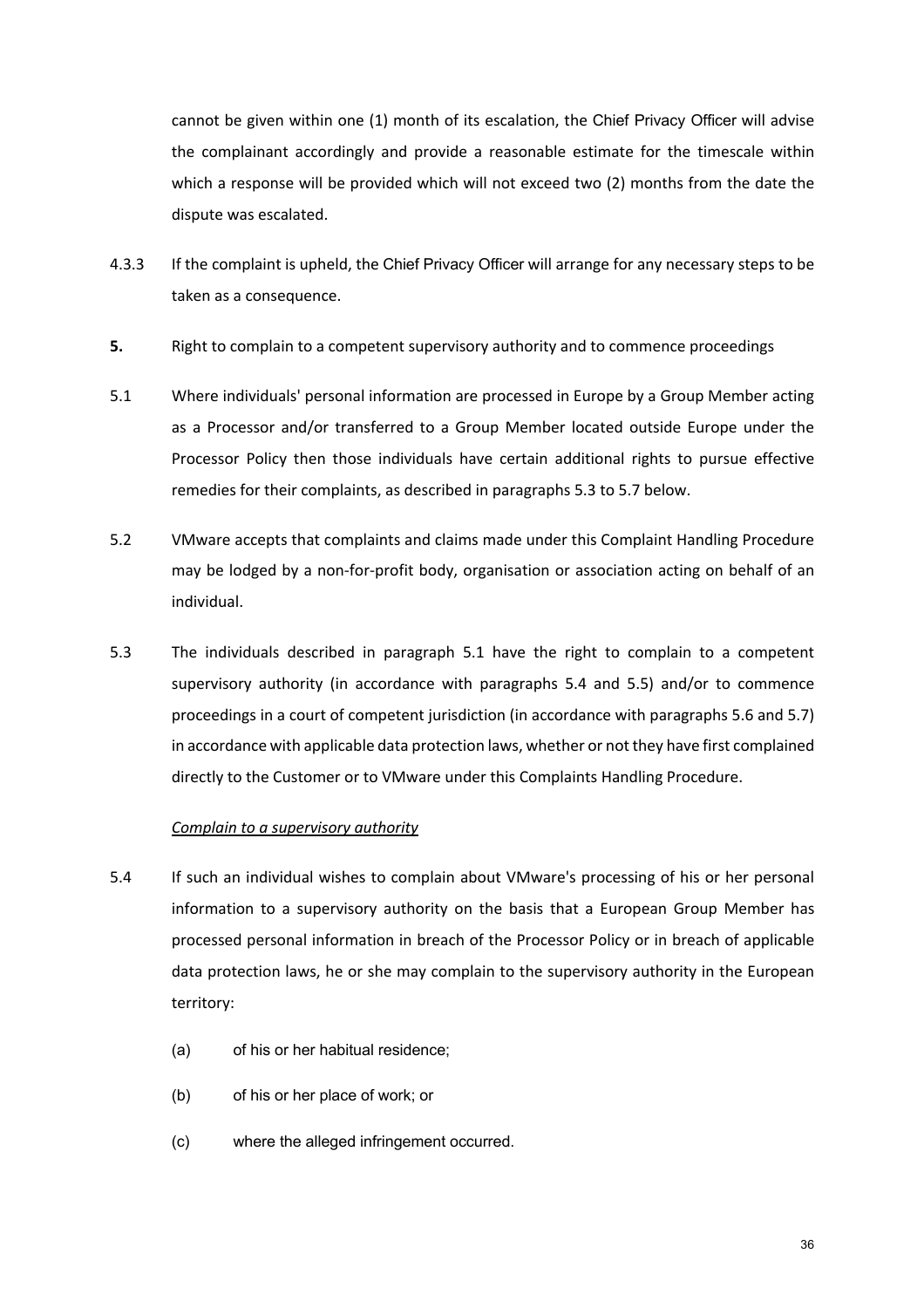5.5 If an individual wishes to complain about VMware's processing of his or her personal information to a supervisory authority, on the basis that a non-European Group Member has processed personal information in breach of the Processor Policy or in breach of applicable data protection laws, then VMware International Unlimited Company will submit to the jurisdiction of the competent supervisory authority (determined in accordance with paragraph 5.4above) in place of that non-European Group Member, as if the alleged breach had been caused by VMware International Unlimited Company.

## *Proceedings before a national court*

- 5.6 If such an individual wishes to commence court proceedings against VMware, on the basis that a European Group Member has processed personal information in breach of the Processor Policy, or in breach of applicable data protection laws, he or she may bring proceedings against that European Group Member in the European territory:
	- (a) in which that European Group Member is established; or
	- (b) his or her habitual residence.
- 5.7 If an individual wishes to commence court proceedings against VMware, on the basis that a non-European Group Member has processed personal information in breach of the Processor Policy or in breach of applicable data protection laws, then VMware International Unlimited Company will submit to the jurisdiction of the competent data court (determined in accordance with paragraph 5.5 above) in place of that non-European group member, as if the alleged breach had been caused by VMware International Unlimited Company.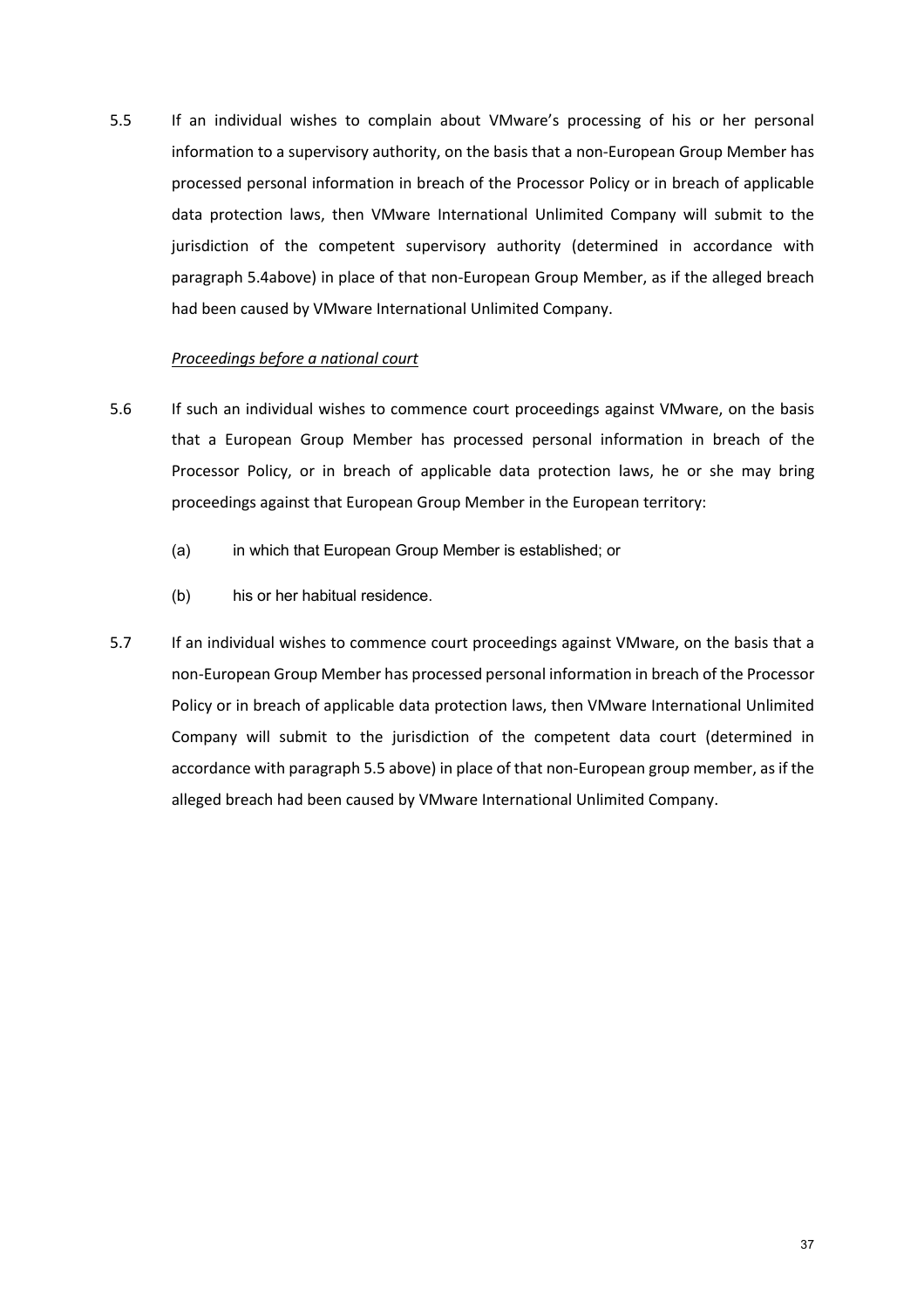## **APPENDIX 5**

#### **COOPERATION PROCEDURE**

## 1. Introduction

- 1.1 This Binding Corporate Rules: Cooperation Procedure sets out the way in which VMware will cooperate with competent supervisory authorities in relation to the "VMware Binding Corporate Rules: Processor Policy" (the "**Processor Policy**").
- 2. Cooperation Procedure
- 2.1 Where required, VMware will make the necessary personnel available for dialogue with a competent supervisory authority in relation to the Processor Policy.
- 2.2 VMware will review, consider and (as appropriate) implement:
	- (a) any advice or decisions of relevant competent supervisory authorities on any data protection law issues that may affect the Processor Policy; and
	- (b) any guidance published by supervisory authorities (including the European Data Protection Board) in connection with Binding Corporate Rules for Processors or, where relevant, to Binding Corporate Rules more generally.
- 2.3 Subject to applicable data protection law and respect for the confidentiality and trade secrets of the information provided, VMware will provide upon request an accurate summary of the results of the most recent audit of the Processor Policy to a competent supervisory authority.
- 2.4 VMware agrees that a competent supervisory authority may audit any Group Member:
	- (a) located within its jurisdiction for compliance with the Processor Policy, in accordance with the applicable data protection law(s) of that jurisdiction; and
	- (b) who processes personal information for a Customer established within the jurisdiction of that supervisory authority for compliance with the Processor Policy, in accordance with the applicable data protection law(s) of that jurisdiction and with full respect to the confidentiality of the information obtained and to the trade secrets of VMware (unless this requirement is in conflict with applicable data protection law).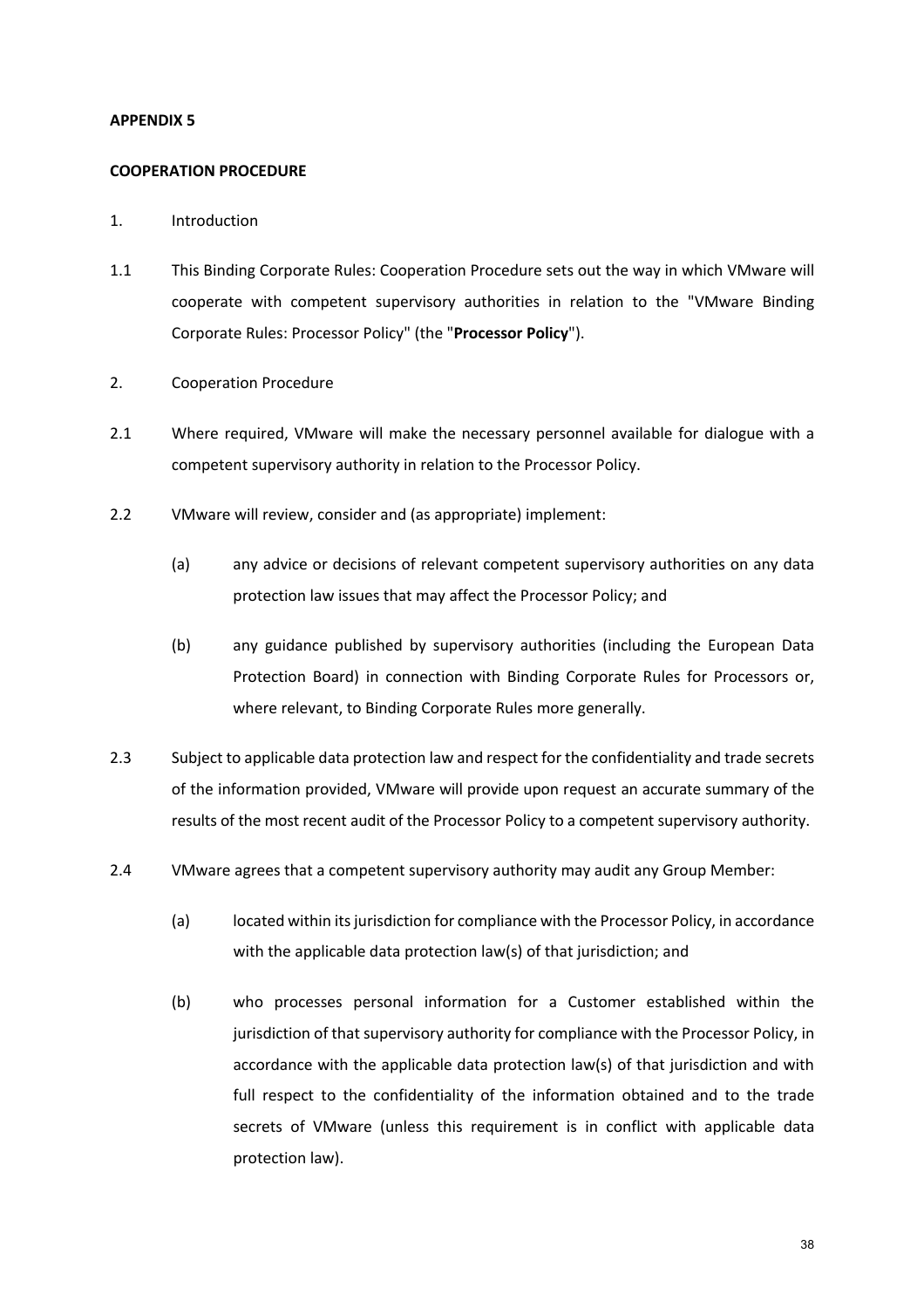VMware agrees to abide by a formal decision of any competent supervisory authority against which a right to appeal is not exercised on any issues relating to the interpretation and application of the Processor Policy.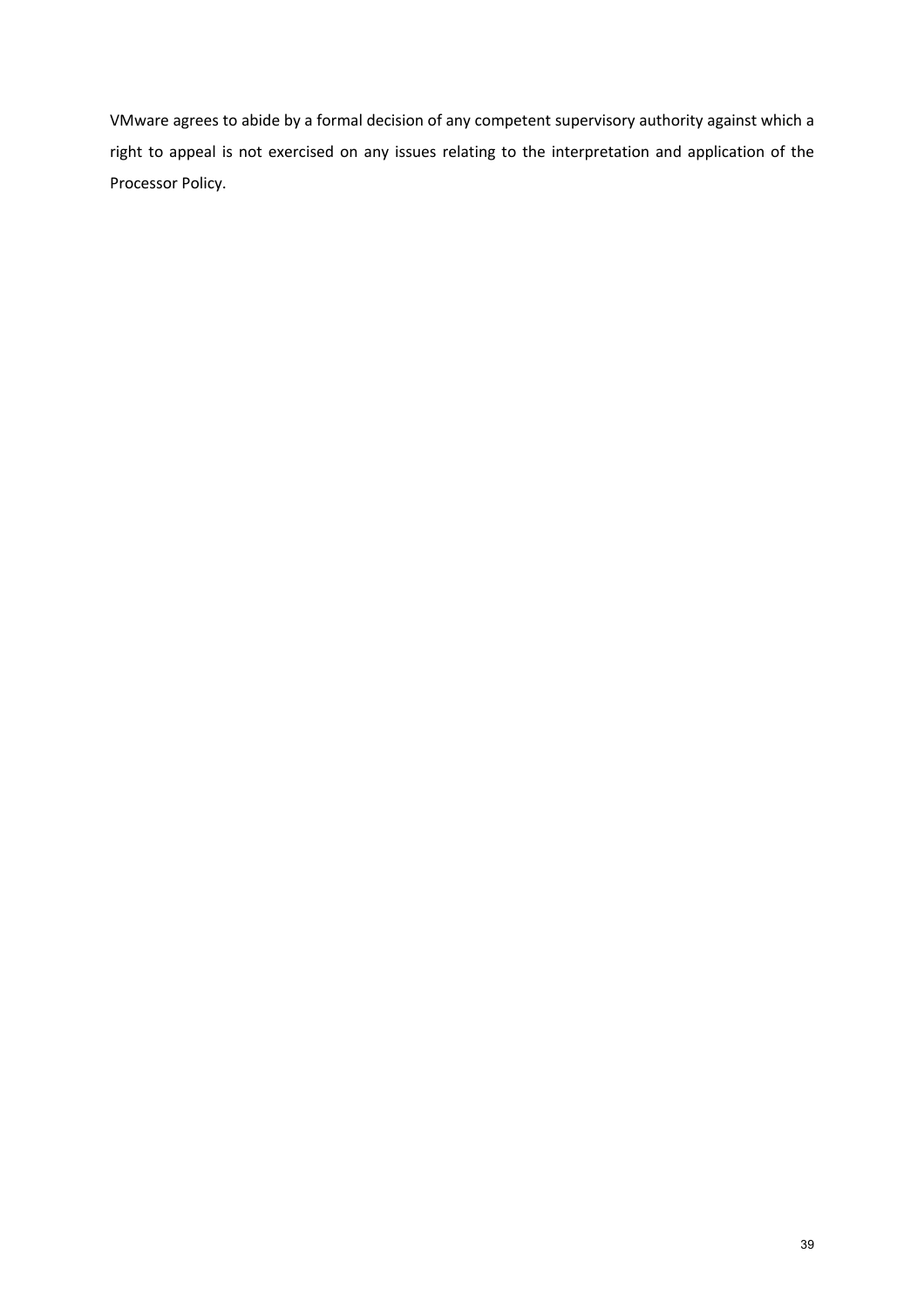## **APPENDIX 6**

## **GOVERNMENT DATA REQUEST PROCEDURE**

## **1. Introduction**

- 1.1 This Binding Corporate Rules: Government Data Request Procedure sets out VMware's procedure for responding to a request received from a law enforcement or other government authority (together the "**Requesting Authority**") to disclose personal information processed by VMware on behalf of a Customer (hereafter "**Data Disclosure Request**").
- 1.2 Where VMware receives a Data Disclosure Request, it will handle that Data Disclosure Request in accordance with this Procedure.

## **2. General principle on Data Disclosure Requests**

- 2.1 As a general principle, VMware does not disclose personal information in response to a Data Disclosure Request unless either:
	- it is under a compelling legal obligation to make such disclosure; or
	- § taking into account the nature, context, purposes, scope and urgency of the Data Disclosure Request and the privacy rights and freedoms of any affected individuals, there is an imminent risk of serious harm that merits compliance with the Data Disclosure Requests in any event.
- 2.2 Even where disclosure is required, VMware's policy is that the Customer should have the opportunity to protect the personal information requested because it has the greatest interest in opposing, or is in the better position to comply with, a Data Disclosure Request.
- 2.3 For that reason, unless it is legally prohibited from doing so or there is an imminent risk of serious harm, VMware will first notify and cooperate with the competent supervisory authorities and provide the Customer with details of the Data Disclosure Request. VMware will cooperate with the competent supervisory authorities and the Customer to address the Data Disclosure Request.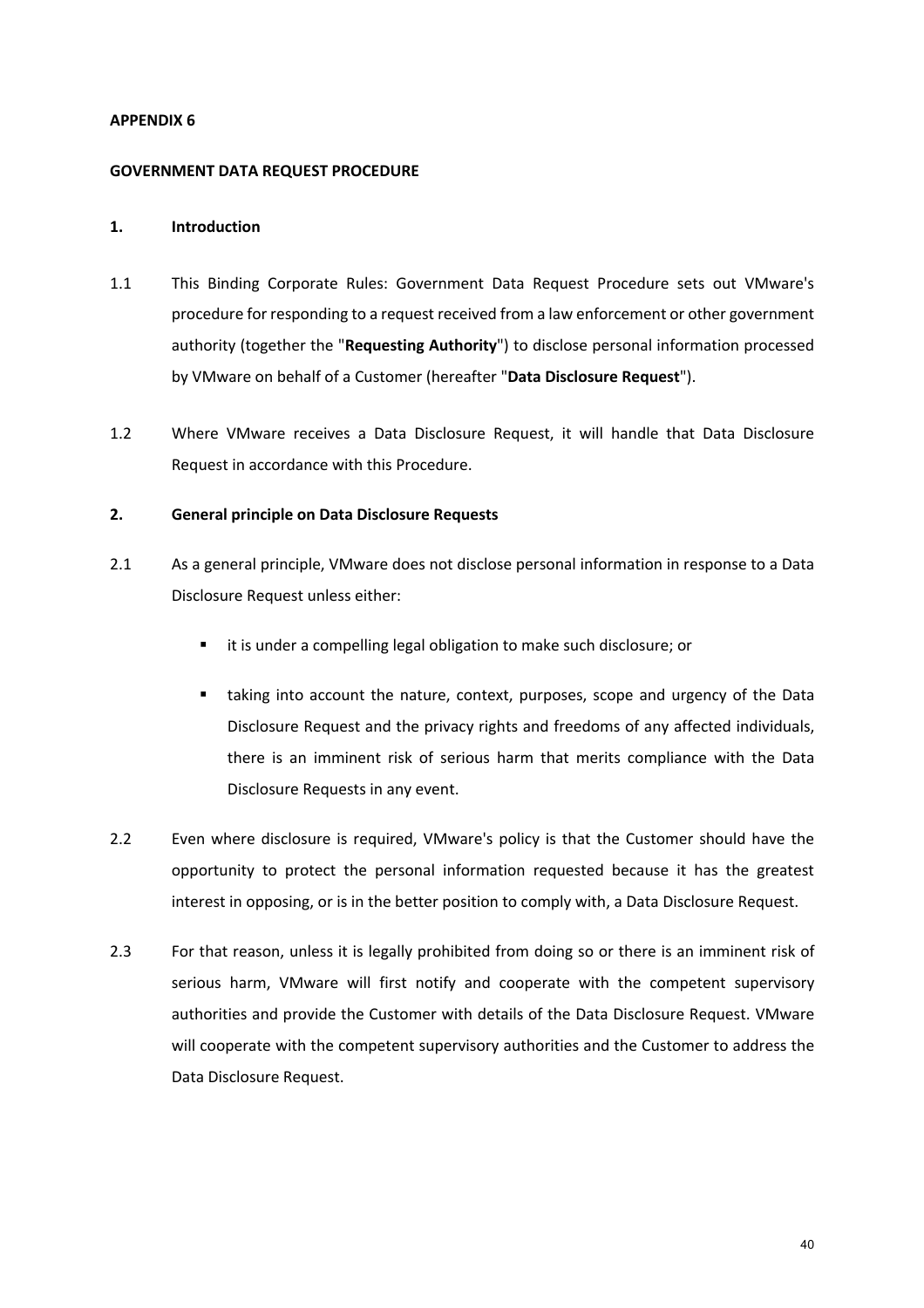## **3. Handling of a Data Disclosure Request**

## 3.1 Receipt of a Data Disclosure Request

- 3.1.1 If a VMware Group Member receives a Data Disclosure Request, the recipient of the request must pass it to VMware's Vice President, Deputy General Counsel for Litigation immediately upon receipt, indicating the date on which it was received together with any other information which may assist VMware's Vice President, Deputy General Counsel for Litigation to deal with the request. VMware's Vice President, Deputy General Counsel for Litigation will, in turn, promptly inform and consult the Privacy Team about the privacy implications of the Data Disclosure Request and any data protection measures that must be taken.
- 3.1.2 The request does not have to be made in writing, made under a Court order, or mention data protection law to qualify as a Data Disclosure Request. Any Data Disclosure Request, howsoever made, must be notified to Vice President, Deputy General Counsel for Litigation for review.

## 3.2 Initial steps

3.2.1 VMware's Vice President, Deputy General Counsel for Litigation will carefully review each and every Data Disclosure Request on a case-by-case basis in consultation with the Privacy Team. VMware's Vice President, Deputy General Counsel for Litigation will also liaise with members of the legal department, including the Chief Privacy Officer, as appropriate, to deal with the request to determine the nature, context, purposes, scope and urgency of the Data Disclosure Request, as well as its validity under applicable laws, in order to identify whether action may be needed to challenge the Data Disclosure Request.

## **4. Notice of a Data Disclosure Request**

#### 4.1 Notice to the Customer

4.1.1 After assessing the nature, context, purposes, scope and urgency of the Data Protection Request, VMware will notify and provide the Customer with the details of the Data Disclosure Request prior to disclosing any personal information, unless legally prohibited or where an imminent risk of serious harm exists that prohibits prior notification.

## 4.2 Notice to the competent supervisory authorities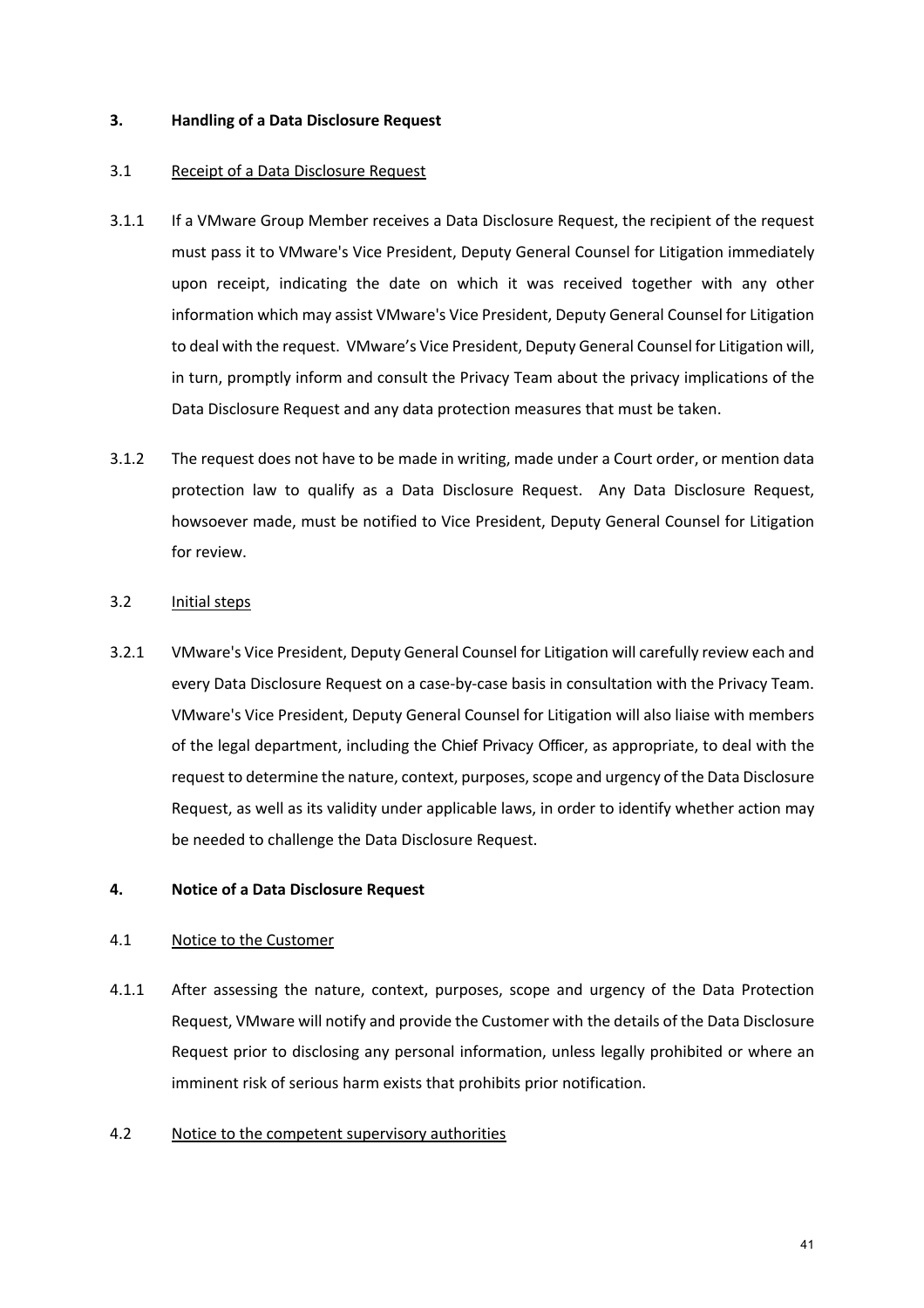- 4.2.1 VMware will also put the request on hold in order to notify and consult with the competent supervisory authorities, unless legally prohibited or where an imminent risk of serious harm exists that prohibits prior notification.
- 4.2.2 Where VMware is prohibited from notifying the competent supervisory authorities and suspending the request, VMware will use its best efforts (taking into account the nature, context, purposes, scope and urgency of the request) to inform the Requesting Authority about its obligations under applicable data protection law and to obtain the right to waive this prohibition. Such efforts may include asking the Requesting Authority to put the request on hold so that VMware can consult with the competent supervisory authorities. VMware will maintain a written record of the efforts it takes.

## **5. Disclosure Overview**

5.1 Where, in the above cases, VMware is not in a position to notify the competent supervisory authorities of the request, VMware commits to preparing an annual report (a "**Disclosure Overview**"), which provides to the extent permitted by applicable laws general information on the requests it has received (e.g., the number and type of Data Disclosure Requests it has received for the preceding year and the Requesting Authorities who made those requests). VMware shall provide this report to the lead supervisory authority which authorized its BCR (and any other competent supervisory authorities that the lead supervisory authority may direct) once a year.

## 6. **Bulk transfers**

6.1 In no event will any group member transfer personal information to a Requesting Authority in a massive, disproportionate and indiscriminate manner that goes beyond what is necessary in a democratic society.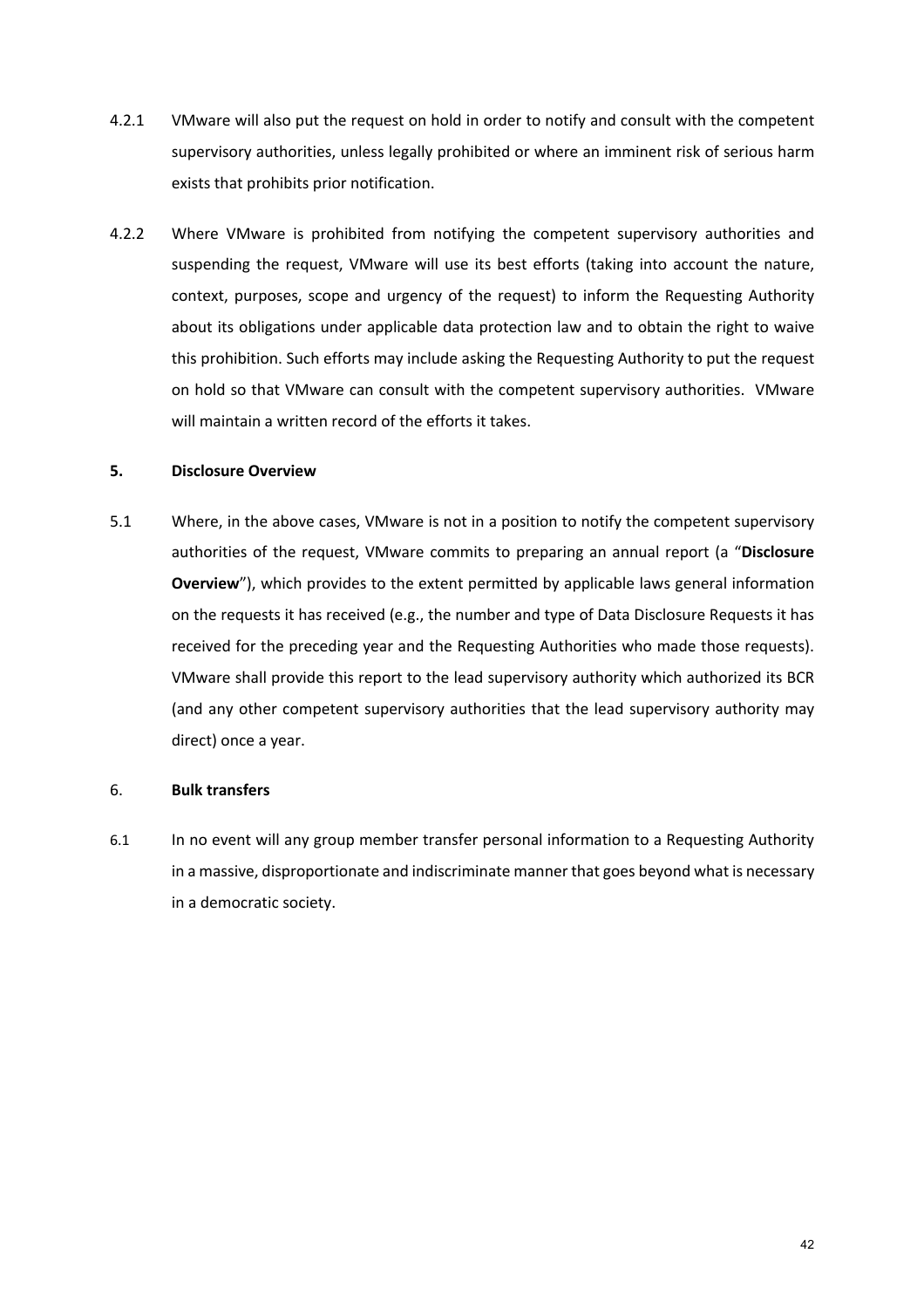## **APPENDIX 7**

#### **UPDATING PROCEDURE**

#### **1. Introduction**

- 1.1 This Binding Corporate Rules: Updating Procedure describes how VMware must communicate changes to the "Binding Corporate Rules: Processor Policy" ("**Processor Policy**") to competent supervisory authorities, individual data subjects, its Customers and to VMware group members ("**Group Members**") bound by the Processor Policy.
- 1.2 Any reference to VMware in this Updating Procedure is to the Privacy Team which is accountable for ensuring that the commitments made by VMware in this Updating Procedure are met.

## **2. Records keeping**

- 2.1 VMware must maintain a change log which setting out details of each and every revision made to the Processor Policy, including the nature of the revision, the reasons for making the revision, the date the revision was made, and who authorised the revision.
- 2.2 VMware must also maintain an accurate and up-to-date list of Group Members that are bound by the Processor Policy and of the sub-processors appointed by VMware to process personal information on behalf of Customers. This information must be made available on request from VMware to competent supervisory authorities and to Customers and individuals who benefit from the Processor Policy.
- 2.3 The Privacy Team shall be responsible for ensuring that the records described in this paragraph 2 are maintained and kept accurate and up-to-date.

## **3. Changes to the Processor Policy**

- 3.1 All proposed changes to the Processor Policy must be reviewed and approved by Privacy Team in order to ensure that the standards of data protection described in these policies are maintained for the rights of individuals who benefit from them. No changes to the Processor Policy shall take effect unless reviewed and approved by the Privacy Team.
- 3.2 VMware will communicate all changes to the Processor Policy (including reasons that justify the changes) or to the list of Group Members bound by the Processor Policy: